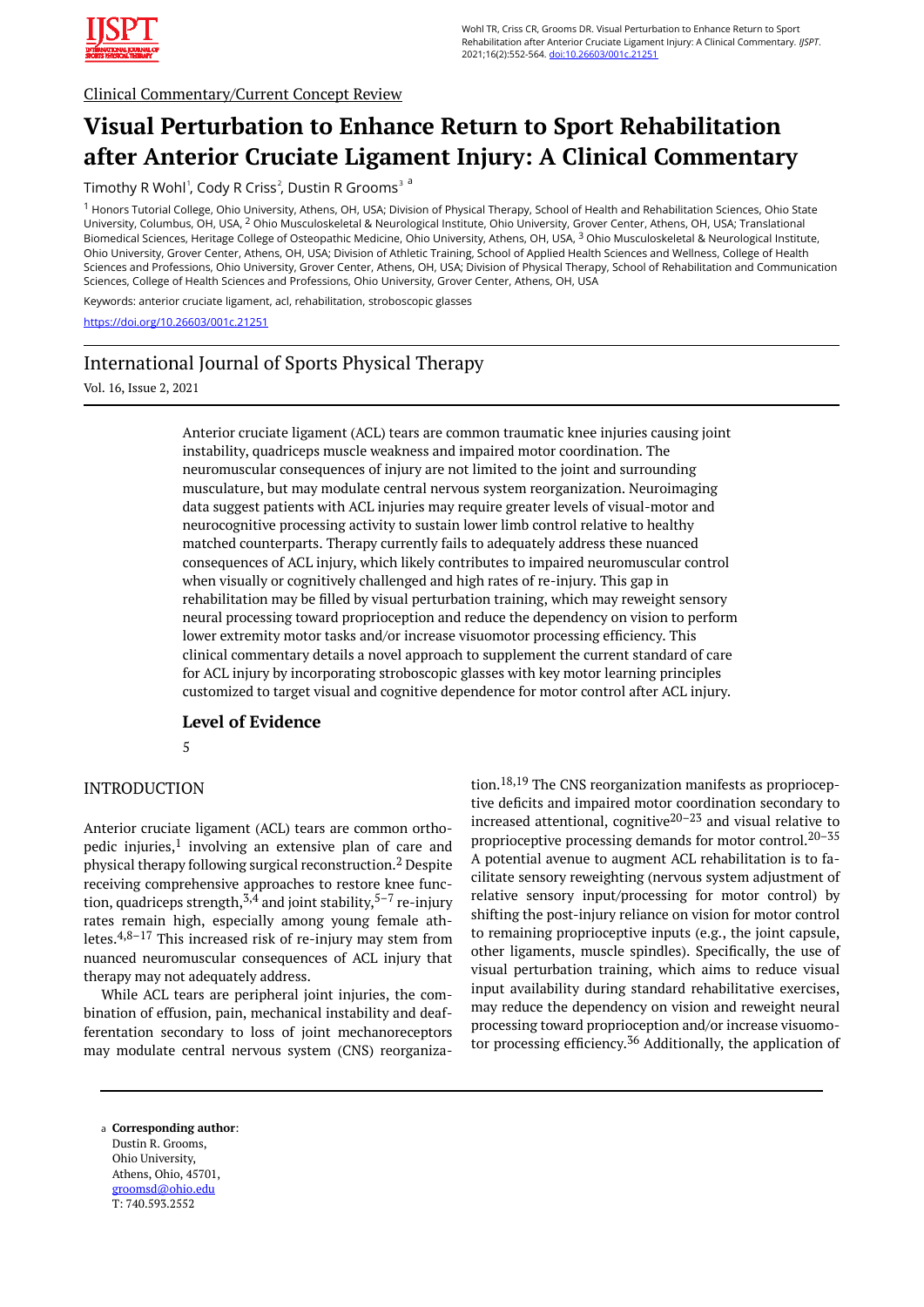key motor learning principles may support visual perturbation training, such as 1) an external *visual* focus of attention or cueing to help ensure visuospatial demands during training and 2) implicit learning to reduce the cognitive requirements for motor control and promote movement automaticity. 37–40 The following commentary details an example of a sensory reweighting protocol that combines the use of stroboscopic glasses and key motor learning principles.

## BEHAVIORAL SUPPORT FOR INCREASED VISUAL RELIANCE & NEUROCOGNITIVE MOTOR PLANNING FOLLOWING ACL INJURY

#### INCREASED VISUAL RELIANCE

A series of investigations in ACL deficient (ACL-D) and reconstructed (ACL-R) patients provide support for increased visual reliance for motor control.<sup>26–35</sup> During postural control tasks, patients with ACL injuries and uninjured controls performed similarly when vision was unobstructed.<sup>31,32</sup> However, when vision was perturbed, patients with ACL injuries performed significantly worse (e.g., increased postural sway, failure in task completion).28,30,33–35 While a recent meta-analysis indicated patients with ACL-R are not as dependent on vision for postural control as patients with ACL- $D,$ <sup>41</sup> the mixed finding may be secondary to not challenging knee control during single-leg stance (by allowing a straight leg position), static postural control not being sufficiently challenging in those with reconstruction or complete vision obstruction not perturbating visuospatial processing sufficiently to elicit a deficit. This is exemplified by patients with ACL-R being more affected by visual perturbation (i.e., stroboscopic glasses) during drop landing and the transition from double to single leg stance with eyes closed and when challenged with visuocognitive tasks relative to matched controls.27,34,42

An increased weighting towards visual input and processing for postural and lower extremity motor control following ACL injury may emerge from a sensory reweighting phenomenon that is driven, in part, by insult to the underlying joint tissue and ligament mechanoreceptors.<sup>25</sup> These mechanoreceptors, including Ruffini and Pacinian corpuscles, provide information about joint position, motion and acceleration, and their loss compromises proprioception and functional stability. $43-46$  Consequently, the CNS may employ functional strategies, such as sensory reweighting to more reliable stimuli (e.g., vision, vestibular), or increase cognitive and attentional processes to maintain adequate motor control.<sup>36,47–51</sup> The Bayesian optimal integration model details how weighting sensory stimuli by reliability reduces the uncertainty of perception, thereby optimizing performance.52–54 Further, physical therapy following ACL injury may also increase visual attention to the knee, as clinicians primarily utilize visually-dominated exercises and provide feedback with an internal focus of attention (i.e., emphasizing movement kinematics or muscle activation, rather than movement actions) to the injured joint.37,55–59 However, weighting vision to guide lower limb movement may be maladaptive for athletes returning to a competitive sport environment, where the high demand to integrate dynamic visual information may limit the CNS's

capacity to allocate neural resources to guide movement. Therefore, patients with ACL injuries may benefit from therapeutic interventions that encourage sensory reweighting from vision towards proprioception for motor control.

#### INCREASED NEUROCOGNITIVE MOTOR PLANNING

Excessive knee valgus has been identified as a major risk factor for primary and secondary ACL injury, with high sensitivity (78%) and specificity (73%).<sup>60</sup> Herman and Barth identified a significant relationship between baseline neurocognition and knee valgus motion, where those with lower visual-memory and neurocognitive ability demonstrate increased knee valgus motion during a drop-landing task involving an unanticipated rebound immediately after landing.<sup>61</sup> These studies suggest an athlete's baseline neurocognitive function may contribute to his or her risk of injury. 60,61 A common therapeutic modality used to target neurocognitive function is dual-tasking, which involves the completion of two or more tasks simultaneously (e.g., balancing on one leg while counting down from 1,000 by 7 $.62$ For example, patients with ACL injuries exhibit higher dual task-related costs during postural stability, gait and balance tasks.23,63–66 Taken together, following ACL injury, patients may experience a reduced capability to simultaneously engage in cognitive processing and motor performance. Neural mechanisms for this deficit may be secondary to the disruption of typical ACL afferent information utilized by the primary motor cortex, which may result in increased frontal activity (e.g., presupplementary motor area, supplementary motor area) to compensate. $21,67,68$ Thus, the cognitive demands of sport may exceed the patient's capability to optimally attend to external visual stimuli (e.g., opponents, balls) and maintain low injury-risk biomechanics.

### NEUROIMAGING INVESTIGATIONS FOLLOWING ACL INJURY

#### ACL INJURY ASSOCIATED VISUOMOTOR & VISUOSPATIAL BRAIN ACTIVATION

Cross-sectional studies using functional magnetic resonance imaging (fMRI) have assessed neural activation differences for knee motor control in patients with ACL-D and ACL-R compared to uninjured, matched controls.20,21,69,70 In patients with ACL-D ~two years post-injury, fMRI identified increased activation in the posterior inferior temporal gyrus during a unilateral knee flexion/extension task.<sup>69</sup> The posterior inferior temporal gyrus has been implicated in the recognition of biological movements, such as gait-like motion, rather than random motion.<sup>71</sup> For patients with ACL-R ~3 years post-surgery, fMRI further identified increased neural activity within the lingual gyrus for both knee and combined hip-knee coordinated movements.70,72 The lingual gyrus is involved in the cross-modal integration of congruent visual and tactile stimuli in a spatially-specific manner. 73,74 Increased neural activity requirements for the posterior inferior temporal gyrus and lingual gyrus corroborate the behavioral investigations, indicating an increased reliance or shift in visual information processing during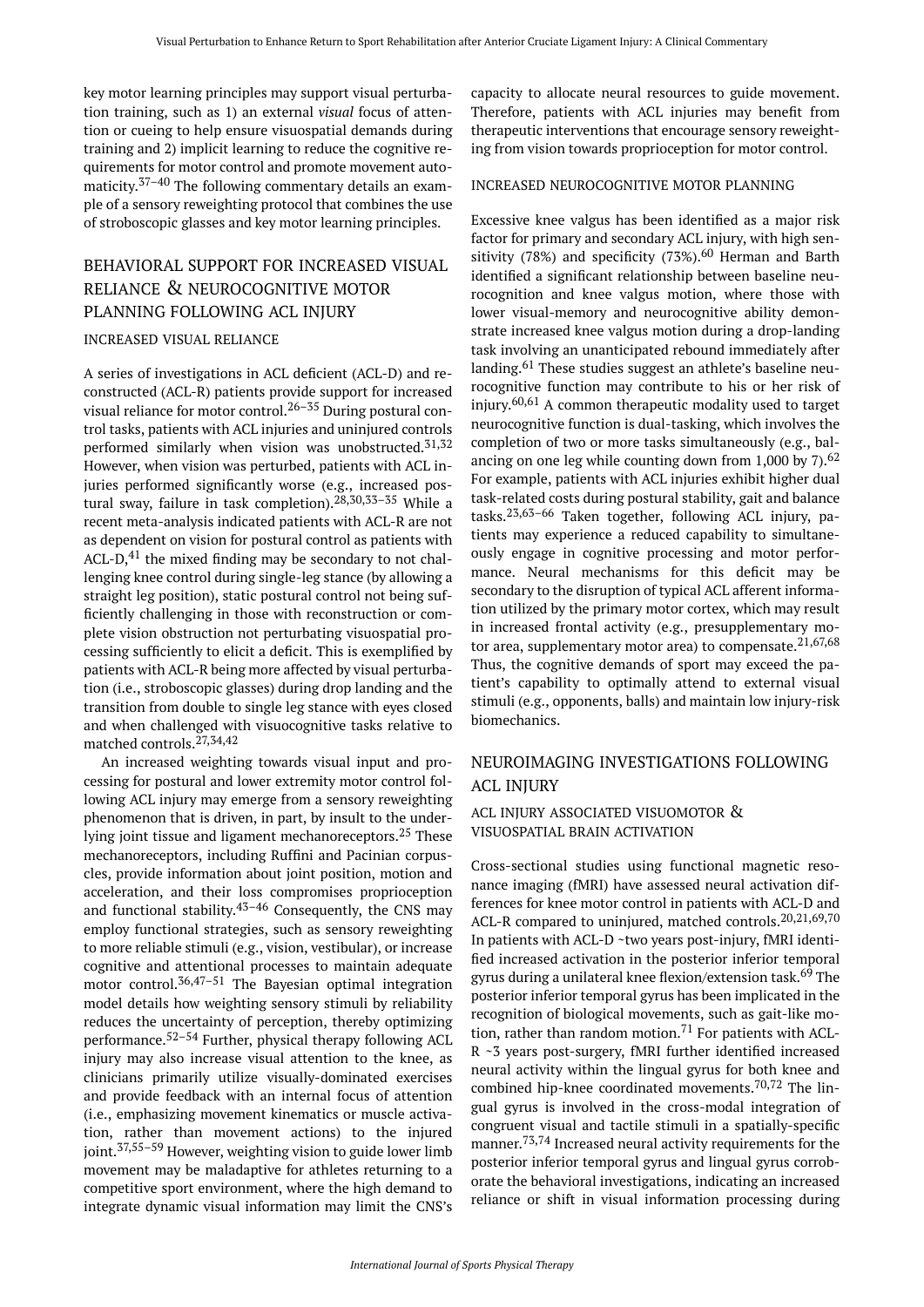motor control following ACL injury.

#### ACL INJURY ASSOCIATED NEUROCOGNITIVE MOTOR PLANNING BRAIN ACTIVATION

Other regions with increased neural activity include the presupplementary motor area in patients with ACL-D ~two years after injury as well as the frontal gyri, inferior frontal pole, paracingulate gyrus and anterior cingulate gyrus for patients with ACL-R  $\sim$  five years post-surgery.<sup>22,69</sup> While both injured populations performed identical tasks, differences in neural activation patterns are likely attributed to demographic (high vs. low functioning patients, activity level), surgical, time from injury, and rehabilitation protocol differences. Increased activation of the presupplementary motor area in patients with ACL-D may reflect increased cortical activity for planning simple movements.<sup>69</sup> Increased activation across the frontal lobe in regions responsible for motor control further supports the hypothesis that patients with ACL injuries utilize increased cognitive resources for motor control by engaging in less efficient neural activation strategies.<sup>22</sup> Neural efficiency refers to the reduced neural activity requirements of experts to perform a learned skill or task relative to novices, suggesting relative magnitude of neural activity scales with expertise and the ability to handle more complex coordination or environmental perturbations.75–78

The lack of neural efficiency and associated frontal region activity is corroborated with electroencephalography (EEG), indicating increased frontal theta power during force control and joint position tasks in patients with ACL-R ~one year post-surgery compared to uninjured controls.<sup>20,21</sup> Frontal Theta power is an indicator of focused attention and task complexity, <sup>20</sup> which may indicate that simple knee force control and joint position tasks are more complex and require greater attention for patients with ACL-R. Additionally, EEG has revealed that patients with ACL-D require more cognition/attention resources relative to healthy controls during walking, running and landing tasks as evidenced by significant increases in delta, theta, alpha, and beta band power, as well as asymmetry of the beta band power across the frontal and parietal lobes during jogging and landing.<sup>79</sup> Increased activation across the frontal lobe, presupplementary motor area, increased frontal theta power during joint position sense and force matching tasks and increased cognition/attention during walking, jogging and landing support the behavioral data indicating increased neurocognitive motor planning neural activity following ACL injury. Taken together, patients with ACL injuries may experience a loss of neural efficiency to engage in motor control, thereby contributing to both 1) impaired motor performance during dual-tasking or unanticipated movements and 2) an increased risk of secondary injury when attempting to rapidly increase motor complexity and environmental stimuli during early return to sport.23,63–66,80–82

#### SENSORY REWEIGHTING THERAPY

#### VISUAL PERTURBATION TRAINING

Functional navigation and interaction with the environ-

ment rely heavily upon continual integration of visual information.71,83,84 Visual information processing is further recruited for motor control following ACL injury, potentially due to sensory reweighting from the deafferentation of joint mechanoreceptors and/or the use of visually-dominated exercises and internal feedback to the injured joint during physical therapy. 36,37,55–59 While patients may be able to compensate with increased visual processing for simple exercises, an inundation of dynamic visual information on the sporting field may overwhelm neural processing resources and the visually biased movement compensation strategy may become a re-injury risk liability. ACL rehabilitation efforts may consider incorporating complex sensory challenges, like visual perturbation, in order to simulate the dynamic sport environment that athletes will face once they leave the clinic.  $20,21,29,85-87$ 

Stroboscopic glasses (SG) provide a novel approach to train visuomotor function by perturbating and reducing visual feedback.<sup>36</sup> Typically, visual perturbation training has been limited to eyes open and eyes closed conditions with no progression between, but SG provides the ability to incrementally perturb visual information by increasing the duration of the opaque state (range: 25 to 900 msec) relative to the constant duration of the transparent state (100 msec).<sup>88</sup> Originally designed to be a mobile sports training tool, SG has allowed researchers to investigate the effects of perturbed vision in context-specific environments.<sup>89</sup> Early research with SG explored behavioral performance on motion coherence, divided attention, multiple-object tracking,  $90$  short-term visual memory,  $91$  and anticipation,  $92$  as well as performance on sports-specific tasks from singleleg squatting,  $93$  ice hockey,  $94$  tennis,  $95$  and badminton.  $96$ These authors concluded visual perturbation training improves sport-specific behavioral performance and aspects of neurocognition including visual memory, anticipatory timing of moving visual stimuli, and central visual field motion sensitivity and transient attention ability.

SG simulates the dynamic visuomotor and cognitive/attentional demands of athletic activity while remaining in a controlled clinical environment.  $92,94,97,98$  As patients with ACL injuries exhibit degraded motor control during dropjump landing, cutting, and postural control under impaired visual conditions relative to normal vision,27,28,30,33–35,99,100 SG may facilitate increased proprioceptive integration in response to perturbed visuospatial information. $36,89$  ACL rehabilitation efforts that incorporate SG may be able to alter sensory weighting by decreasing the amount of visual information available to the athlete, thereby requiring the athlete to upregulate their use of remaining proprioceptive or vestibular inputs to guide movement. Utilizing SG in ACL rehabilitation may also enhance visuomotor processing efficiency in a compensatory manner to handle the increased reliance on vision to maintain low injury-risk biomechanics.<sup>48</sup>

#### MOTOR LEARNING PRINCIPLES

A key limitation of ACL rehabilitation is the inability to facilitate the acquisition of injury-resistant motor patterns that persist beyond the clinic.<sup>101</sup> This limitation likely contributes to high rates of secondary injury and long-term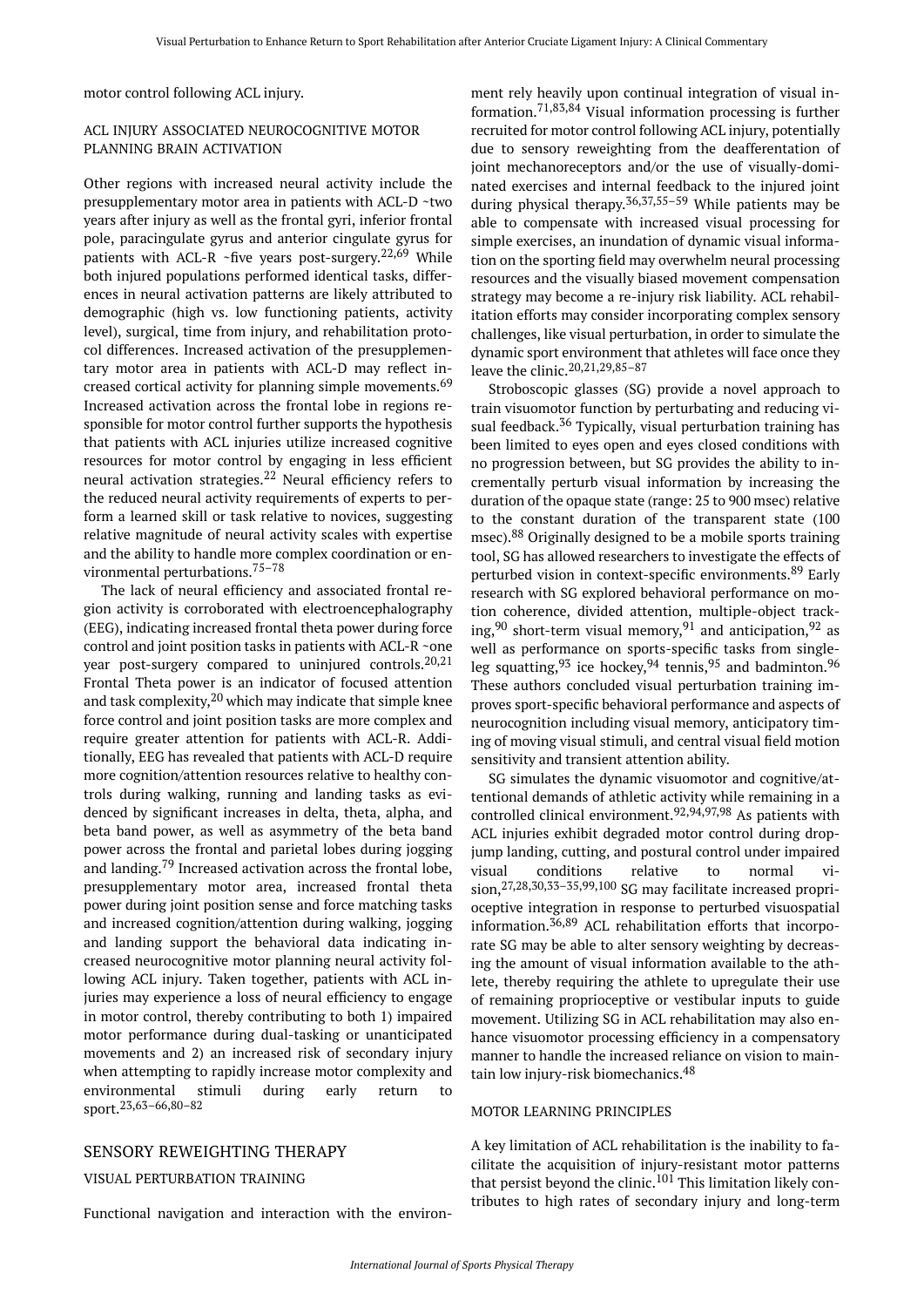pathologic sequalae, such as aberrant joint loading and early-onset osteoarthritis.<sup>102</sup> The incorporation of motor learning principles may facilitate the acquisition of lasting, injury-resistant movement patterns that persist beyond the clinic and into the field, $103$  since these principles can facilitate neuroplasticity in cortical regions dedicated to movement.<sup>104,105</sup> Specifically, the use of an external focus of attention and implicit learning may serve an adjunctive role to sensory reweighting therapy. An external *visual* focus of attention can ensure visuospatial demands during training and implicit learning can reduce the cognitive demands for motor control to potentially enhance training.  $37-40$ 

#### *I. MODIFIED EXTERNAL FOCUS OF ATTENTION FOR VISUOSPATIAL ATTENTION*

While the classic definition of external focus (EF) feedback is purely an attentional manipulation, this clinical commentary modified the traditional EF framework to push attentional focus toward the external visuospatial environment. ACL therapy that employs a *visual* EF can simulate real-world training scenarios that better prepare athletes for return to activity when visual attention is focused on the environment and not the body. Training with EF prioritizes the movement goal or the movement's effect on the environment, rather than an internal focus (IF) on the movement or body segment itself.<sup>106</sup> For example, a therapist who directs patients to balance a light-weight bar horizontally with their outstretched arm while performing a singleleg balance task employs visual  $EF$ .<sup>37,107</sup> In contrast, a therapist who directs patients to actively attend to their ankle, knee and hip alignment while balancing employs IF, which is the predominant strategy in ACL therapy. An IF approach to therapy may hinder the translational benefits of rehabilitation, as humans typically navigate the world with a visual EF on the environment (e.g., running to a ball) – not on their moving joints or mechanics.<sup>108</sup>

The Constrained Action Hypothesis posits conscious (cortical) awareness of movement constrains the automatic, subcortical processes that would otherwise facilitate movement.<sup>109</sup> By training with EF, one may relieve the attentional demands on the cortex by shifting motor control to subcortical regions and enhance motor learning and performance relative to training with IF.<sup>102,110-113</sup> Behaviorally, training with EF improves agility performance,  $57$  increases jump height,  $114$  and promotes safer landing patterns during a single-leg hop for distance task in patients with ACL-R compared to performance with  $IF<sup>115</sup>$  Additionally, engaging in EF increases time to failure, reduces ratings of perceived exertion,  $116,117$  and increases movement efficiency potentially by reducing unnecessary muscle contributions by modulating the inhibitory mechanisms within the primary motor cortex.117,118

#### *II. IMPLICIT LEARNING*

Developmentally, humans learn to move through observation and implicit trial-and-error (e.g., learning to ride a bike, walk, throw).<sup>119</sup> Implicit feedback facilitates motor learning without explicit, declarative instructions or cuing,<sup>37</sup> thereby increasing neural efficiency by reducing the

attentional demands to engage in complex movement. While explicit cuing engages cognitive processes (frontoparietal regions), implicit cuing facilitates more direct sensorimotor activity.<sup>120</sup> Further, training with implicit cuing has recently been associated with motor cortex reorganization, potentially supporting more efficient premotor or cortical interneuron processes.<sup>121</sup> While few studies have examined the behavioral impacts of implicit cues for sports medicine, Popovic et al. demonstrated improved landing biomechanics with implicit feedback relative to explicit/no feedback.<sup>40</sup> Thus, instructional language informed by implicit learning may augment visual perturbation training by modulating sensorimotor neural activity and potentially increasing neural efficiency by reducing the cognitive load of learning injury-resistant movement strategies. The newly freed cortical resources may enable athletes to more readily attend to visual distractors during high-level sport (e.g., the ball, opponents) while maintaining neuromuscular control.37,122

For example, consider the scenario where a therapist trains an athlete with an ACL injury to land correctly after a drop vertical jump. A therapist may opt to follow an explicit learning model and inform the athlete of all the biomechanical variables he or she is evaluating (e.g., trunk flexion, knee flexion, knee valgus, foot rotation, etc.). This type of learning requires the athlete to attend to multiple aspects of his or her landing mechanics, thereby occupying a substantial amount of his or her cognitive resources. However, a therapist who opts-in to implicit learning may instead provide metaphorical instructional language (e.g., "land like a feather") and simple "yes/no" or "good/bad" feedback to train the athlete to land. This trial-and-error method may augment visual perturbation training by alleviating the burden of attending to biomechanical variables, thereby freeing the athlete's cognitive resources to attend to external visual stimuli without compromising their neuromuscular control.

#### CLINICAL APPLICATION

Future studies are needed to explore the therapeutic efficacy of combining SG and motor learning principles (i.e., EF, implicit learning) with traditional therapeutic exercises during ACL rehabilitation. A barrier to such studies is a lack of clearly defined and easily replicable exercises that combine these novel modalities. This clinical commentary details ways therapists and researchers can supplement the current standard of care by adding SG and motor learning principles to agility, balance and plyometric exercises in novel ways. Provided are example exercises with specific in-structional language and visual targets [\(Table 1\)](#page-4-0). Further clinical examples of EF and implicit learning can be found in the work of Gokeler et al. $37$  An error scoring system with detailed criteria to assess behavioral performance while wearing SG is provided as well [\(Table 2](#page-4-1)).

#### AGILITY DRILLS

(1) The T-test requires the athlete to run 10 m to tap a cone, cut to the right or left for 5 m to tap another cone, cut to the opposite direction for 10 m to tap the third cone, re-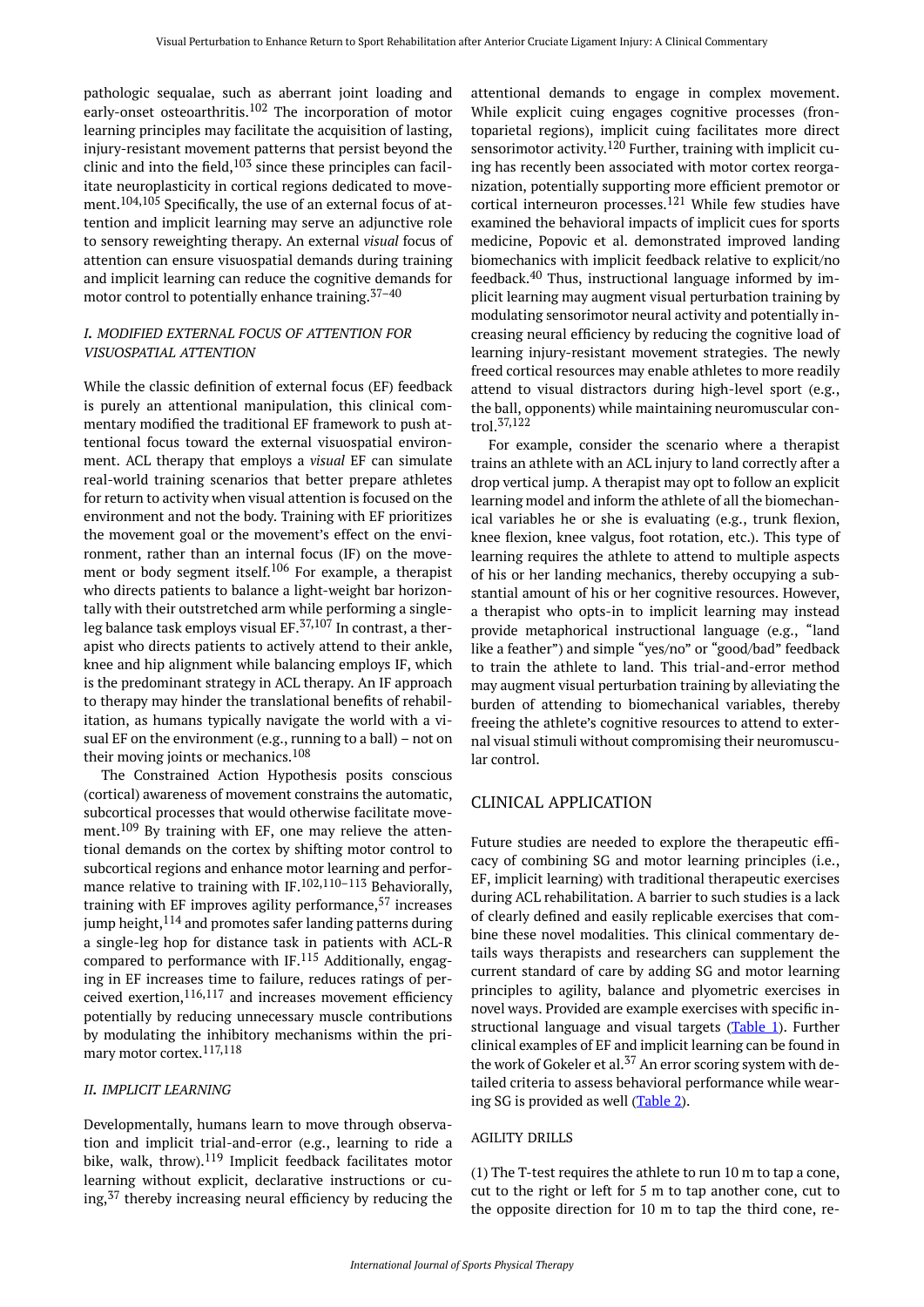| Exercise                     | <b>Visual Cues</b>             | <b>Implicit Cues</b>          |
|------------------------------|--------------------------------|-------------------------------|
| T-test                       | Tap the cones                  | "Run as fast as a cheetah"    |
| <b>Agility Ladder Drills</b> | The confines of the ladder     | "The floor is as hot as lava" |
| Single-leg Deadlifts         | Place an object by the cone(s) | "Flow like water"             |
| Single-leg Stance (on foam)  | Hold the bar horizontally      | "Be steady as a rock"         |
| <b>Vertical Jumps</b>        | Hit the overhead target        | "Explode like a volcano"      |
| Squat Jumps                  | Land facing the cones          | "Jump like a kangaroo"        |

<span id="page-4-0"></span>**Table 1: Instrumentation and Instruction to Facilitate Perception-Action that Employs Visual External Focus and Implicit Learning Principles.** 

#### <span id="page-4-1"></span>**Table 2: Error Scoring System Used to Assess Behavioral Performance.**

| <b>Exercise</b>              | <b>Error Count</b>                                                                                              |
|------------------------------|-----------------------------------------------------------------------------------------------------------------|
| T-test                       | Miss a cone<br>1.<br>Cut to the wrong direction<br>2.                                                           |
| <b>Agility Ladder Drills</b> | Hit the ladder<br>1.<br>Incorrect foot placement<br>2.                                                          |
| Single-leg Deadlifts         | Opposite foot touches ground<br>1.<br>Either hand touches ground<br>2.<br>3.<br>Object placed in wrong location |
| Single-leg Stance (on foam)  | Opposite foot touches ground<br>1.<br>Either hand touches ground<br>2.                                          |
| Vertical Jumps               | Miss the target<br>1.<br>2.<br>Land on wrong foot                                                               |
| Squat Jumps                  | Land facing wrong orientation<br>1.                                                                             |

turn to the center by cutting 5 m to tap the first cone and then run 10 m back to the start position - thereby running in a "T" formation  $(Figure 1A)$ . A modification that increases the difficulty of this task and simulates the cognitive demands of sport is to have the clinician call out "Left" or "Right" to indicate which direction the athlete should cut prior to reaching the first cone, thereby creating an unanticipated cutting task which has been previously associated with increased injury-risk biomechanics compared to anticipated trials.<sup>123</sup> (2) Agility ladder drills require athletes to match specified foot-placement patterns within the context of an agility ladder (*Figure 1B*).

#### BALANCE

(1) Single-leg deadlifts may be modified by requiring athletes to gently place a small object on the ground next to a cone target (*Figure 1C*). To increase the difficulty, multiple cones can be placed at different angles within the athlete's field-of-view, set at distances equal to his or her max

volitional reaching distance while standing on one leg. For example, if the clinician chooses to use three targets, then he or she may call out "Left," "Center," or "Right" to vary the task order and difficulty. (2) Single-leg stance on a foam surface may be modified by having the participant hold a light-weight bar with an outstretched arm and focus on keeping it steadily horizontal ([Figure 1D\)](#page-5-0).

#### PLYOMETRICS

(1) The VERTEC is a therapeutic tool that assesses maximum vertical jump height by requiring athletes to jump and hit an overhead target [\(Figure 1E\)](#page-5-0). While using the VERTEC to have athletes hit a mark equal to 80% of their maximal jump height, clinicians may call out "Left" or "Right" during the initial flight phase of the jump to signal to the athlete to unilaterally land on his or her left or right leg.<sup>124,125</sup> The use of spontaneous cuing creates an unanticipated landing task, which has been previously associated with increased injury-risk biomechanics compared to anticipated land-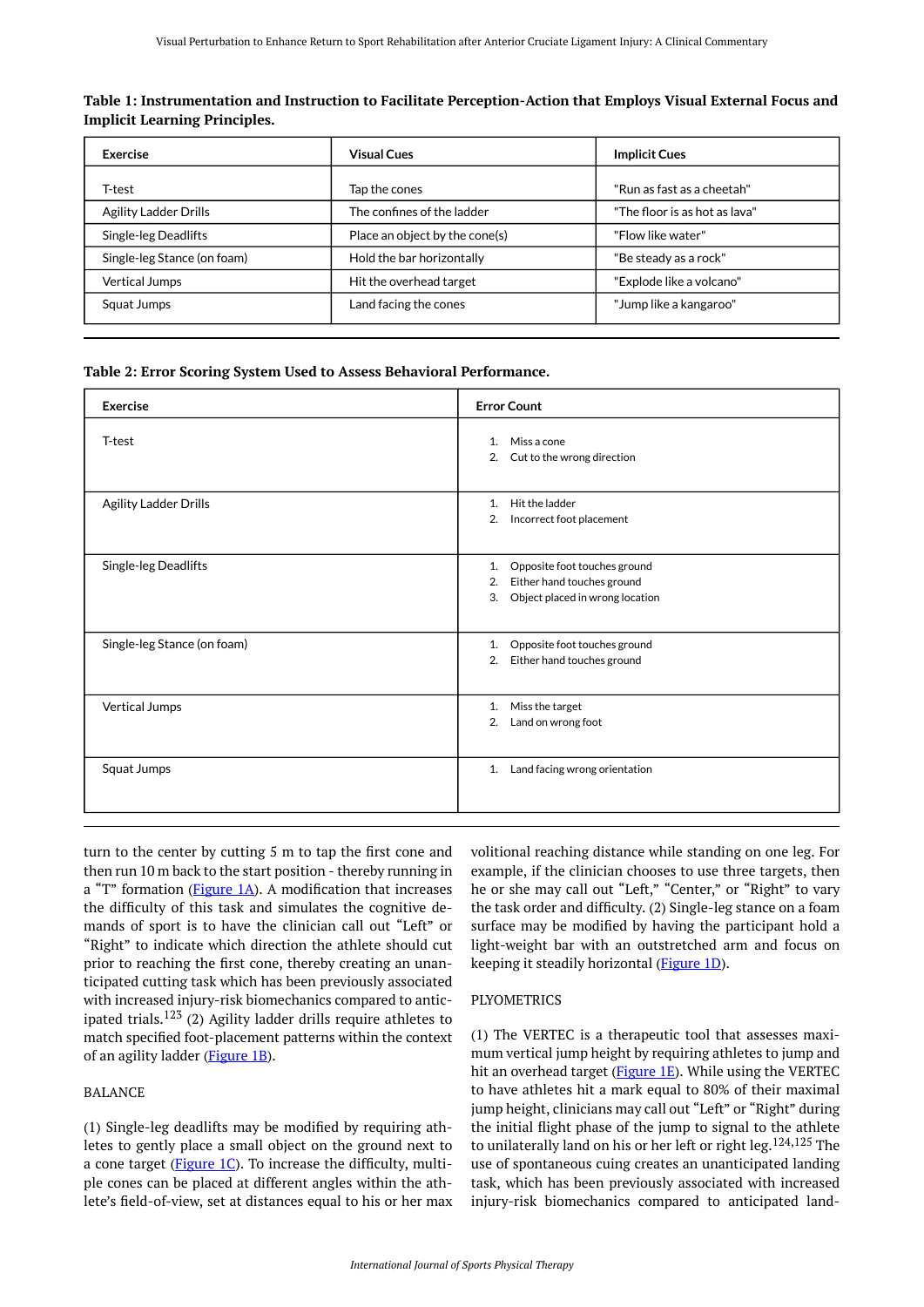<span id="page-5-0"></span>

**Figure 1: Exercise examples with clinical applications: (A) T-test, (B) Agility ladder drills, (C) Single-leg deadlifts, (D) Single-leg stance (on foam), (E) Vertical jumps, and (F) Squat jumps.** 

ing.<sup>126</sup> (2) Jump squats may be modified by placing four cones around the participant at 0, 90, 180 and 270 degree positions ([Figure 1F\)](#page-5-0). After numbering each cone one through four, the clinician may then rapidly call out cues to the athlete to specify which cone they should face after each jump squat. To increase the difficulty of this cognitive challenge, the clinician can introduce more cones or increase the rapidity of cuing.

#### SG LEVEL

Clinicians should first verify their athlete can perform all exercises successfully before incorporating SG. Then clinicians may expose their athlete to SG by beginning at the easiest difficulty level (highest frequency of fluctuation between transparent and opaque states). As their athlete improves performance behaviorally, clinicians may increase SG difficulty to increase the visual-cognitive demand.

In addition to the provided Error Scoring System (Table [2\)](#page-4-1), clinicians may use the NASA Task Load Index questionnaire or Borg's Rating of Perceived Exertion scale to optimize the SG difficulty level during training.127–129 These tools allow clinicians to assess an athlete's perceived level of difficulty performing exercises with SG. For example, if clinicians want to simulate "hard/difficult" sports scenarios with SG, but their athlete rates his or her experience as "moderate," clinicians may increase the visual perturbation by raising the SG difficulty level.

Alternatively, clinicians may opt to only incorporate SG into exercises that are below their athlete's current physical capability initially. For example, if an athlete only recently

performed a single-leg *hop* successfully, their clinician may choose to perturbate a single-leg *balance* exercise by adding SG. After successful completion of the single-leg balance exercise with SG, the clinician may then choose to advance the athlete's training by incorporating SG into the harder single-leg hop task. This style of initially incorporating perturbations into exercises that are below a patient's current physical capability is common in rehabilitation.

#### **CONCLUSION**

A novel approach to ACL rehabilitation that incorporates sensory reweighting therapy may shift neural processing toward proprioception and reduce the dependency on vision for motor control and/or increase visuomotor efficiency. ACL rehabilitation efforts that incorporate visual-perturbation training supplemented by motor learning principles (visual EF and implicit learning) may fill this gap. Future studies are needed to evaluate the therapeutic efficacy of sensory reweighting therapy in ACL rehabilitation.

#### CONFLICTS OF INTEREST

The authors report no conflicts of interest.

Submitted: April 26, 2020 CDT, Accepted: October 10, 2020 CDT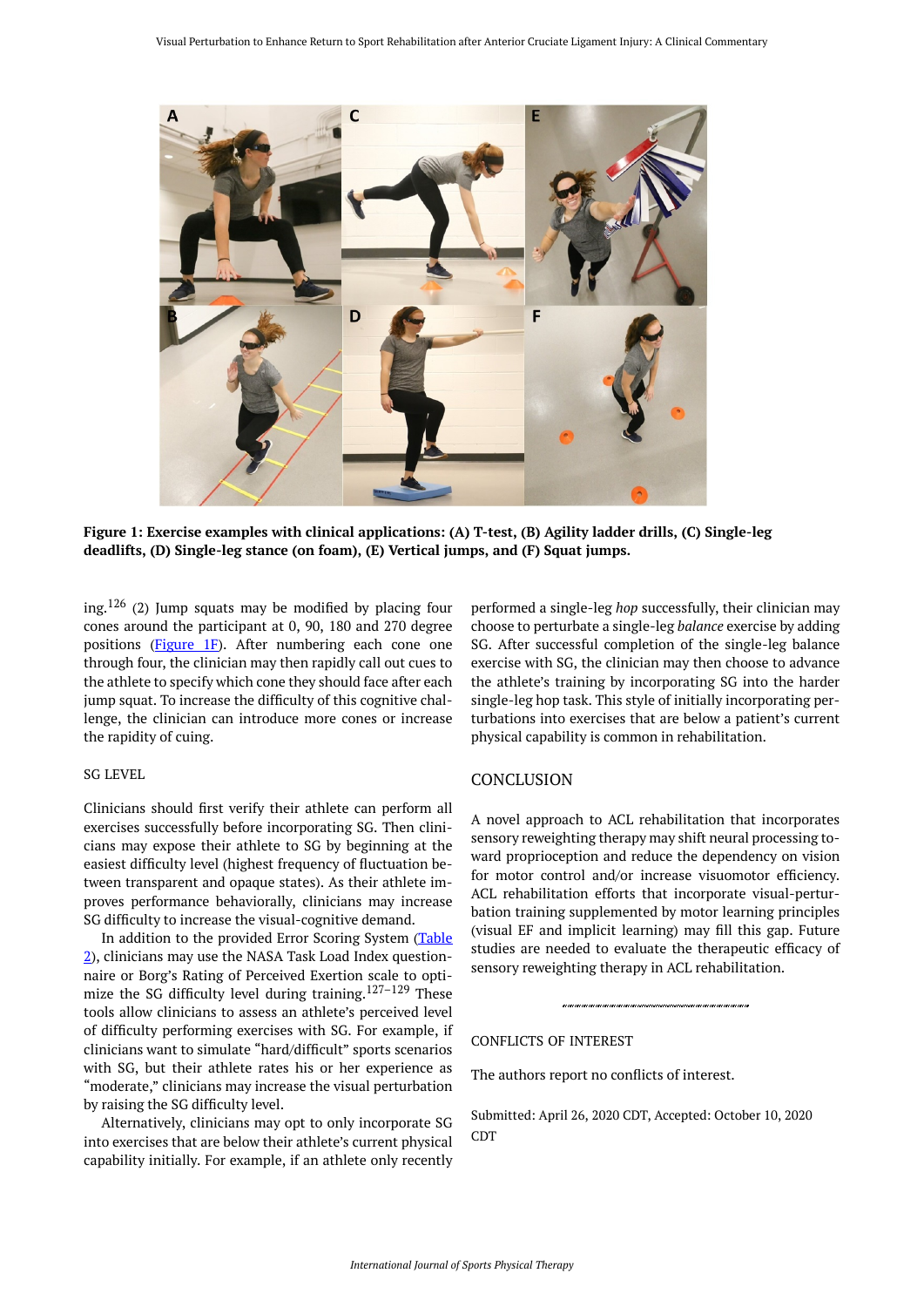Visual Perturbation to Enhance Return to Sport Rehabilitation after Anterior Cruciate Ligament Injury: A Clinical Commentary



This is an open-access article distributed under the terms of the Creative Commons Attribution 4.0 International License (CCBY-NC-SA-4.0). View this license's legal deed at https://creativecommons.org/licenses/by-nc-sa/4.0 and legal code at https://creativecommons.org/licenses/by-nc-sa/4.0/legalcode for more information.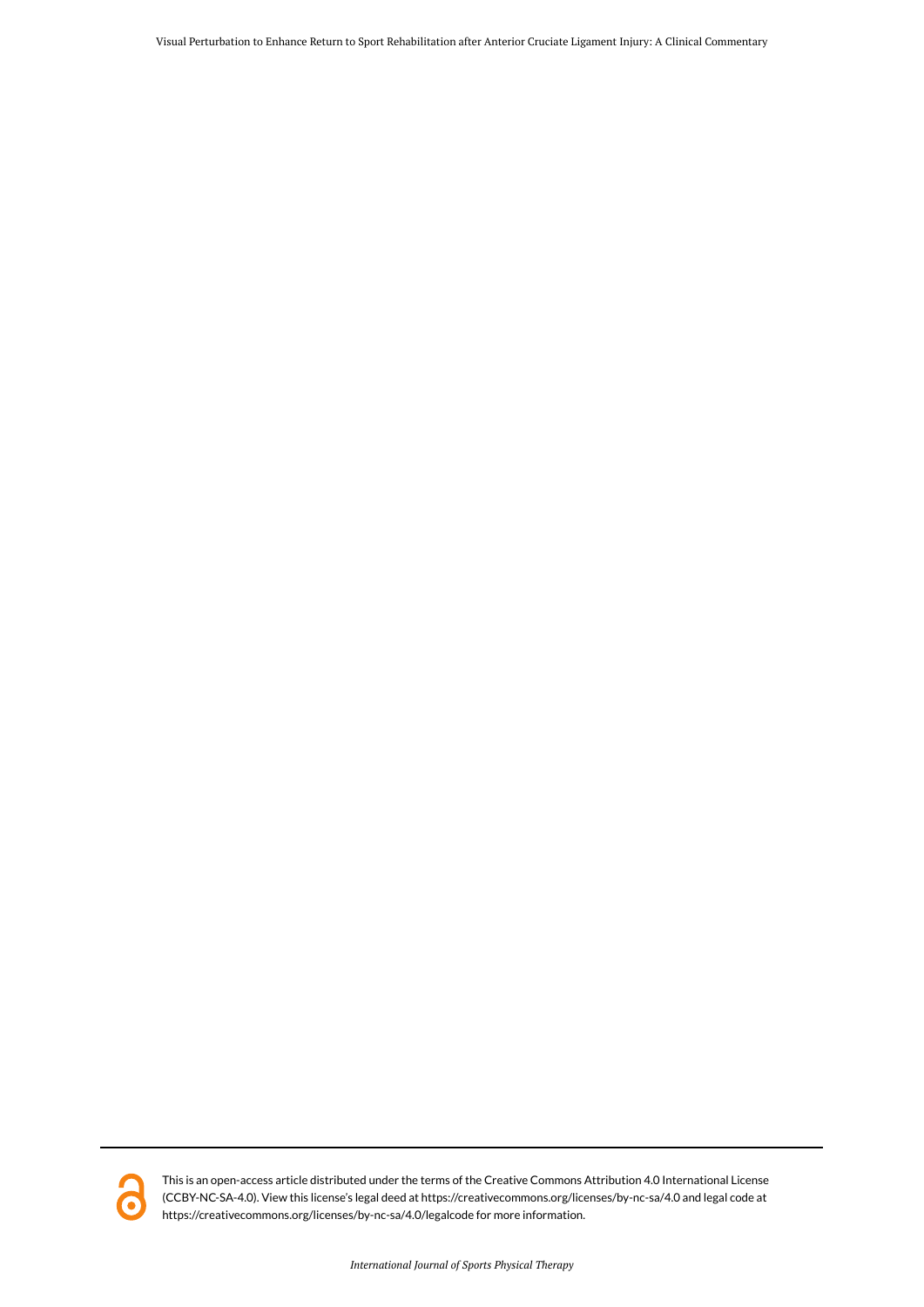## REFERENCES

1. Sanders TL, Maradit Kremers H, Bryan AJ, et al. Incidence of anterior cruciate ligament tears and reconstruction: A 21-year population-based study. *Am J Sports Med*. 2016;44(6):1502-1507. [doi:10.1177/0](https://doi.org/10.1177/0363546516629944) [363546516629944](https://doi.org/10.1177/0363546516629944) 

2. Marx RG, Jones EC, Angel M, Wickiewicz TL, Warren RF. Beliefs and attitudes of members of the American Academy of Orthopaedic Surgeons regarding the treatment of anterior cruciate ligament injury. *Arthrosc J Arthrosc Relat Surg*. 2003;19(7):762-770.

3. Cavanaugh JT, Powers M. ACL Rehabilitation progression: Where are we now? *Curr Rev Musculoskelet Med*. 2017;10(3):289-296. [doi:10.1007/s](https://doi.org/10.1007/s12178-017-9426-3) [12178-017-9426-3](https://doi.org/10.1007/s12178-017-9426-3)

4. Wright RW, Haas AK, Anderson J, et al. Anterior cruciate ligament reconstruction rehabilitation: MOON guidelines. *Sports Health*. 2015;7(3):239-243. [doi:10.1177/1941738113517855](https://doi.org/10.1177/1941738113517855) 

5. Melick N van, Cingel REH van, Brooijmans F, et al. Evidence-based clinical practice update: practice guidelines for anterior cruciate ligament rehabilitation based on a systematic review and multidisciplinary consensus. *Br J Sports Med*. 2016;50(24):1506-1515. [doi:10.1136/bjsports-2015-09](https://doi.org/10.1136/bjsports-2015-095898) [5898](https://doi.org/10.1136/bjsports-2015-095898) 

6. Greenberg EM, Greenberg ET, Albaugh J, Storey E, Ganley TJ. Rehabilitation practice patterns following anterior cruciate ligament reconstruction: A survey of physical therapists. *J Orthop Sports Phys Ther*. 2018;48(10):801-811. [doi:10.2519/jospt.2018.8264](https://doi.org/10.2519/jospt.2018.8264) 

7. Simoneau GG, Wilk KE. The challenge of return to sports for patients post-ACL reconstruction. *J Orthop Sports Phys Ther*. 2012;42(4):300-301. [doi:10.2519/jos](https://doi.org/10.2519/jospt.2012.0106) [pt.2012.0106](https://doi.org/10.2519/jospt.2012.0106) 

8. Hui C, Salmon LJ, Kok A, Maeno S, Linklater J, Pinczewski LA. Fifteen-year outcome of endoscopic anterior cruciate ligament reconstruction with patellar tendon autograft for "isolated" anterior cruciate ligament tear. *Am J Sports Med*. 2011;39(1):89-98. [doi:10.1177/0363546510379975](https://doi.org/10.1177/0363546510379975) 

9. Paterno MV, Schmitt LC, Ford KR, et al. Biomechanical measures during landing and postural stability predict second anterior cruciate ligament injury after anterior cruciate ligament reconstruction and return to sport. *Am J Sports Med*. 2010;38(10):1968-1978. [doi:10.1177/03635465103760](https://doi.org/10.1177/0363546510376053) [53](https://doi.org/10.1177/0363546510376053)

10. Paterno MV, Rauh MJ, Schmitt LC, Ford KR, Hewett TE. Incidence of contralateral and ipsilateral anterior cruciate ligament (ACL) injury after primary ACL reconstruction and return to sport. *Clin J Sport Med Off J Can Acad Sport Med*. 2012;22(2):116-121. [do](https://doi.org/10.1097/JSM.0b013e318246ef9e) [i:10.1097/JSM.0b013e318246ef9e](https://doi.org/10.1097/JSM.0b013e318246ef9e)

11. Salmon L, Russell V, Musgrove T, Pinczewski L, Refshauge K. Incidence and risk factors for graft rupture and contralateral rupture after anterior cruciate ligament reconstruction. *Arthroscopy*. 2005;21(8):948-957. [doi:10.1016/j.arthro.2005.04.110](https://doi.org/10.1016/j.arthro.2005.04.110)

12. Shelbourne KD, Gray T, Haro M. Incidence of subsequent injury to either knee within 5 years after anterior cruciate ligament reconstruction with patellar tendon autograft. *Am J Sports Med*. 2009;37(2):246-251. [doi:10.1177/0363546508325665](https://doi.org/10.1177/0363546508325665)

13. Gomez E, DeLee JC, Farney WC. Incidence of injury in texas girls' high school basketball. *Am J Sports Med*. 1996;24(5):684-687. [doi:10.1177/0363546](https://doi.org/10.1177/036354659602400521) [59602400521](https://doi.org/10.1177/036354659602400521)

14. Lyman S, Koulouvaris P, Sherman S, Do H, Mandl LA, Marx RG. Epidemiology of anterior cruciate ligament reconstruction: trends, readmissions, and subsequent knee surgery. *J Bone Joint Surg Am*. 2009;91(10):2321-2328. [doi:10.2106/JBJS.H.00539](https://doi.org/10.2106/JBJS.H.00539) 

15. Messina DF, Farney WC, DeLee JC. The incidence of injury in Texas high school basketball. A prospective study among male and female athletes. *Am J Sports Med*. 1999;27(3):294-299. [doi:10.1177/036](https://doi.org/10.1177/03635465990270030401) [35465990270030401](https://doi.org/10.1177/03635465990270030401) 

16. Pinczewski LA, Lyman J, Salmon LJ, Russell VJ, Roe J, Linklater J. A 10-year comparison of anterior cruciate ligament reconstructions with hamstring tendon and patellar tendon autograft: a controlled, prospective trial. *Am J Sports Med*. 2007;35(4):564-574. [doi:10.1177/0363546506296042](https://doi.org/10.1177/0363546506296042)

17. Rauh MJ, Macera CA, Ji M, Wiksten DL. Subsequent injury patterns in girls' high school sports. *J Athl Train*. 2007;42(4):486-494.

18. Ageberg E. Consequences of a ligament injury on neuromuscular function and relevance to rehabilitation - using the anterior cruciate ligamentinjured knee as model. *J Electromyogr Kinesiol Off J Int Soc Electrophysiol Kinesiol*. 2002;12(3):205-212.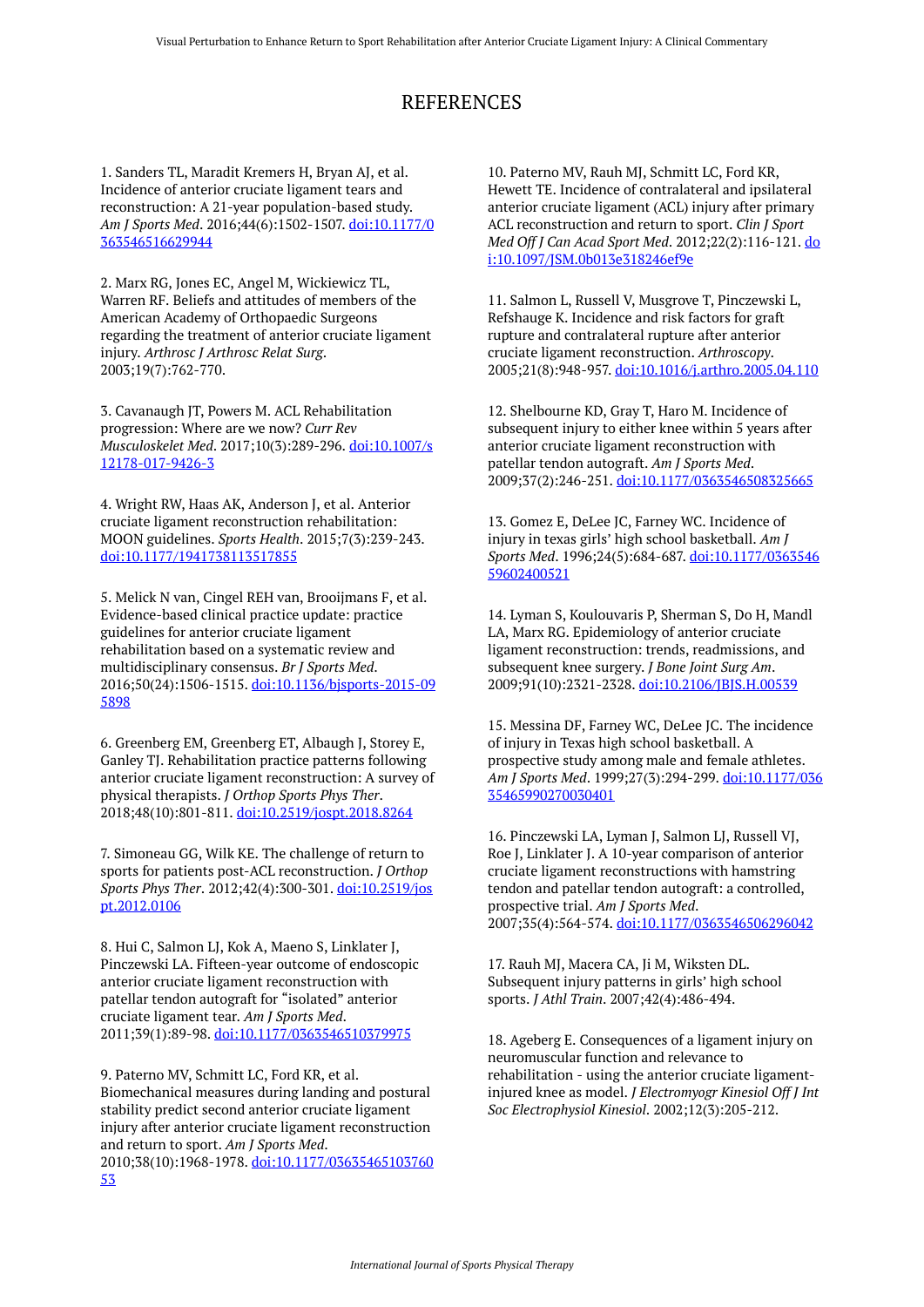19. Ingersoll CD, Grindstaff TL, Pietrosimone BG, Hart JM. Neuromuscular consequences of anterior cruciate ligament injury. *Clin Sports Med*. 2008;27(3):383-404, vii. [doi:10.1016/j.csm.2008.03.00](https://doi.org/10.1016/j.csm.2008.03.004) [4](https://doi.org/10.1016/j.csm.2008.03.004) 

20. Baumeister J, Reinecke K, Weiss M. Changed cortical activity after anterior cruciate ligament reconstruction in a joint position paradigm: an EEG study. *Scand J Med Sci Sports*. 2008;18(4):473-484. [do](https://doi.org/10.1111/j.1600-0838.2007.00702.x) [i:10.1111/j.1600-0838.2007.00702.x](https://doi.org/10.1111/j.1600-0838.2007.00702.x) 

21. Baumeister J, Reinecke K, Schubert M, Weiss M. Altered electrocortical brain activity after ACL reconstruction during force control. *J Orthop Res Off Publ Orthop Res Soc*. 2011;29(9):1383-1389. [doi:10.10](https://doi.org/10.1002/jor.21380) [02/jor.21380](https://doi.org/10.1002/jor.21380) 

22. Lepley AS, Grooms DR, Burland JP, Davi SM, Kinsella-Shaw JM, Lepley LK. Quadriceps muscle function following anterior cruciate ligament reconstruction: systemic differences in neural and morphological characteristics. *Exp Brain Res*. 2019;237(5):1267-1278. [doi:10.1007/s00221-019-054](https://doi.org/10.1007/s00221-019-05499-x) [99-x](https://doi.org/10.1007/s00221-019-05499-x) 

23. Negahban H, Ahmadi P, Salehi R, Mehravar M, Goharpey S. Attentional demands of postural control during single leg stance in patients with anterior cruciate ligament reconstruction. *Neurosci Lett*. 2013;556:118-123. [doi:10.1016/j.neulet.2013.10.022](https://doi.org/10.1016/j.neulet.2013.10.022)

24. Kapreli E, Athanasopoulos S. The anterior cruciate ligament deficiency as a model of brain plasticity. *Med Hypotheses*. 2006;67(3):645-650. [doi:10.1016/j.m](https://doi.org/10.1016/j.mehy.2006.01.063) [ehy.2006.01.063](https://doi.org/10.1016/j.mehy.2006.01.063)

25. Ward S, Pearce AJ, Pietrosimone B, Bennell K, Clark R, Bryant AL. Neuromuscular deficits after peripheral joint injury: a neurophysiological hypothesis. *Muscle Nerve*. 2015;51(3):327-332. [doi:1](https://doi.org/10.1002/mus.24463) [0.1002/mus.24463](https://doi.org/10.1002/mus.24463) 

26. Bjornaraa J, Di Fabio RP. Knee kinematics following acl reconstruction in females; the effect of vision on performance during a cutting task. *Int J Sports Phys Ther*. 2011;6(4):271-284.

27. Grooms DR, Chaudhari A, Page SJ, Nichols-Larsen DS, Onate JA. Visual-motor control of drop landing after anterior cruciate ligament reconstruction. *J Athl Train*. 2018;53(5):486-496. [doi:10.4085/1062-6050-17](https://doi.org/10.4085/1062-6050-178-16) [8-16](https://doi.org/10.4085/1062-6050-178-16)

28. Dauty M, Collon S, Dubois C. Change in posture control after recent knee anterior cruciate ligament reconstruction? *Clin Physiol Funct Imaging*. 2010;30(3):187-191. [doi:10.1111/j.1475-097X.2010.00](https://doi.org/10.1111/j.1475-097X.2010.00926.x) [926.x](https://doi.org/10.1111/j.1475-097X.2010.00926.x)

29. Fridén T, Roberts D, Movin T, Wredmark T. Function after anterior cruciate ligament injuries. Influence of visual control and proprioception. *Acta Orthop Scand*. 1998;69(6):590-594.

30. Wikstrom EA, Song K, Pietrosimone BG, Blackburn JT, Padua DA. Visual utilization during postural control in anterior cruciate ligamentdeficient and -reconstructed patients: Systematic reviews and meta-analyses. *Arch Phys Med Rehabil*. 2017;98(10):2052-2065. [doi:10.1016/j.apmr.2017.04.0](https://doi.org/10.1016/j.apmr.2017.04.010) [10](https://doi.org/10.1016/j.apmr.2017.04.010)

31. Hoffman M, Schrader J, Koceja D. An Investigation of postural control in postoperative anterior cruciate ligament reconstruction patients. *J Athl Train*. 1999;34(2):130-136.

32. Mattacola CG, Perrin DH, Gansneder BM, Gieck JH, Saliba EN, McCue FC. Strength, functional outcome, and postural stability after anterior cruciate ligament reconstruction. *J Athl Train*. 2002;37(3):262-268.

33. O'Connell M, George K, Stock D. Postural sway and balance testing: a comparison of normal and anterior cruciate ligament deficient knees. *Gait Posture*. 1998;8(2):136-142. [doi:10.1016/s0966-6362\(9](https://doi.org/10.1016/s0966-6362(98)00023-x) [8\)00023-x](https://doi.org/10.1016/s0966-6362(98)00023-x) 

34. Dingenen B, Janssens L, Claes S, Bellemans J, Staes FF. Postural stability deficits during the transition from double-leg stance to single-leg stance in anterior cruciate ligament reconstructed subjects. *Hum Mov Sci*. 2015;41:46-58. [doi:10.1016/j.humov.20](https://doi.org/10.1016/j.humov.2015.02.001) [15.02.001](https://doi.org/10.1016/j.humov.2015.02.001)

35. Okuda K, Abe N, Katayama Y, Senda M, Kuroda T, Inoue H. Effect of vision on postural sway in anterior cruciate ligament injured knees. *J Orthop Sci Off J Jpn Orthop Assoc*. 2005;10(3):277-283. [doi:10.1007/s0077](https://doi.org/10.1007/s00776-005-0893-9) [6-005-0893-9](https://doi.org/10.1007/s00776-005-0893-9)

36. Grooms D, Appelbaum G, Onate J. Neuroplasticity following anterior cruciate ligament injury: a framework for visual-motor training approaches in rehabilitation. *J Orthop Sports Phys Ther*. 2015;45(5):381-393. [doi:10.2519/jospt.2015.5549](https://doi.org/10.2519/jospt.2015.5549) 

37. Gokeler A, Neuhaus D, Benjaminse A, Grooms DR, Baumeister J. Principles of motor learning to support neuroplasticity after ACL injury: Implications for optimizing performance and reducing risk of second ACL injury. *Sports Med*. 2019;49(6):853-865. [doi:10.10](https://doi.org/10.1007/s40279-019-01058-0) [07/s40279-019-01058-0](https://doi.org/10.1007/s40279-019-01058-0) 

38. Kantak SS, Mummidisetty CK, Stinear JW. Primary motor and premotor cortex in implicit sequence learning--evidence for competition between implicit and explicit human motor memory systems. *Eur J Neurosci*. 2012;36(5):2710-2715. [doi:10.1111/j.1460-9](https://doi.org/10.1111/j.1460-9568.2012.08175.x) [568.2012.08175.x](https://doi.org/10.1111/j.1460-9568.2012.08175.x)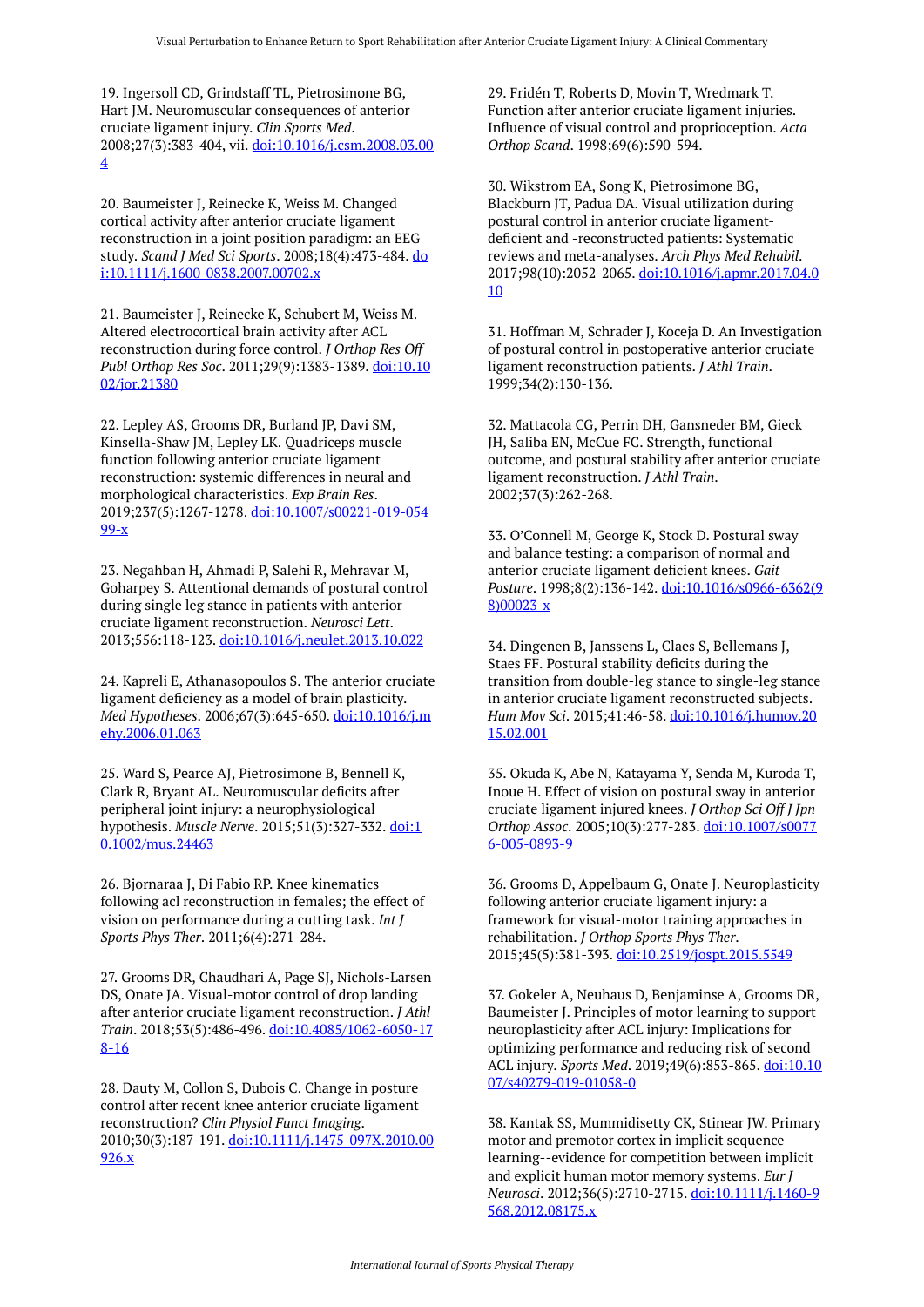39. Porter J, Makaruk H, Starzak M. The role of vision and movement automization on the focus of attention effect. *J Mot Learn Dev*. 2016;4:152-168. [do](https://doi.org/10.1123/jmld.2015-0020) [i:10.1123/jmld.2015-0020](https://doi.org/10.1123/jmld.2015-0020) 

40. Popovic T, Caswell SV, Benjaminse A, Siragy T, Ambegaonkar J, Cortes N. Implicit video feedback produces positive changes in landing mechanics. *J Exp Orthop*. 2018;5. [doi:10.1186/s40634-018-0129-5](https://doi.org/10.1186/s40634-018-0129-5) 

41. Bodkin SG, Slater LV, Norte GE, Goetschius J, Hart JM. ACL reconstructed individuals do not demonstrate deficits in postural control as measured by single-leg balance. *Gait Posture*. 2018;66:296-299. [doi:10.1016/j.gaitpost.2018.06.120](https://doi.org/10.1016/j.gaitpost.2018.06.120)

42. Miko SC, Simon JE, Monfort SM, Yom JP, Ulloa S, Grooms DR. Postural stability during visual-based cognitive and motor dual-tasks after ACLR. *J Sci Med Sport*. July 2020. [doi:10.1016/j.jsams.2020.07.008](https://doi.org/10.1016/j.jsams.2020.07.008)

43. Kennedy JC, Alexander IJ, Hayes KC. Nerve supply of the human knee and its functional importance. *Am J Sports Med*. 1982;10(6):329-335. [doi:10.1177/036354](https://doi.org/10.1177/036354658201000601) [658201000601](https://doi.org/10.1177/036354658201000601)

44. Schutte MJ, Dabezies EJ, Zimny ML, Happel LT. Neural anatomy of the human anterior cruciate ligament. *J Bone Joint Surg Am*. 1987;69(2):243-247.

45. Zimny ML, Schutte M, Dabezies E. Mechanoreceptors in the human anterior cruciate ligament. *Anat Rec*. 1986;214(2):204-209. [doi:10.100](https://doi.org/10.1002/ar.1092140216) [2/ar.1092140216](https://doi.org/10.1002/ar.1092140216) 

46. Dhillon MS, Bali K, Prabhakar S. Proprioception in anterior cruciate ligament deficient knees and its relevance in anterior cruciate ligament reconstruction. *Indian J Orthop*. 2011;45(4):294-300. [doi:10.4103/0019-5413.80320](https://doi.org/10.4103/0019-5413.80320) 

47. Assländer L, Peterka RJ. Sensory reweighting dynamics in human postural control. *J Neurophysiol*. 2014;111(9):1852-1864. [doi:10.1152/jn.00669.2013](https://doi.org/10.1152/jn.00669.2013)

48. Kabbaligere R, Lee B-C, Layne CS. Balancing sensory inputs: Sensory reweighting of ankle proprioception and vision during a bipedal posture task. *Gait Posture*. 2017;52:244-250. [doi:10.1016/j.gait](https://doi.org/10.1016/j.gaitpost.2016.12.009) [post.2016.12.009](https://doi.org/10.1016/j.gaitpost.2016.12.009) 

49. Sober SJ, Sabes PN. Multisensory integration during motor planning. *J Neurosci Off J Soc Neurosci*. 2003;23(18):6982-6992.

50. Bonfim TR, Jansen Paccola CA, Barela JA. Proprioceptive and behavior impairments in individuals with anterior cruciate ligament reconstructed knees. *Arch Phys Med Rehabil*. 2003;84(8):1217-1223. [doi:10.1016/s0003-9993\(03\)00](https://doi.org/10.1016/s0003-9993(03)00147-3) [147-3](https://doi.org/10.1016/s0003-9993(03)00147-3)

51. Fischer-Rasmussen T, Jensen PE. Proprioceptive sensitivity and performance in anterior cruciate ligament-deficient knee joints. *Scand J Med Sci Sports*. 2000;10(2):85-89. [doi:10.1034/j.1600-0838.2000.0100](https://doi.org/10.1034/j.1600-0838.2000.010002085.x) [02085.x](https://doi.org/10.1034/j.1600-0838.2000.010002085.x) 

52. Battaglia PW, Jacobs RA, Aslin RN. Bayesian integration of visual and auditory signals for spatial localization. *JOSA A*. 2003;20(7):1391-1397. [doi:10.13](https://doi.org/10.1364/JOSAA.20.001391) [64/JOSAA.20.001391](https://doi.org/10.1364/JOSAA.20.001391)

53. Ernst MO, Banks MS. Humans integrate visual and haptic information in a statistically optimal fashion. *Nature*. 2002;415(6870):429. [doi:10.1038/415429a](https://doi.org/10.1038/415429a)

54. Knill DC, Pouget A. The Bayesian brain: the role of uncertainty in neural coding and computation. *Trends Neurosci*. 2004;27(12):712-719. [doi:10.1016/j.ti](https://doi.org/10.1016/j.tins.2004.10.007) [ns.2004.10.007](https://doi.org/10.1016/j.tins.2004.10.007)

55. Johnson L, Burridge JH, Demain SH. Internal and external focus of attention during gait re-education: an observational study of physical therapist practice in stroke rehabilitation. *Phys Ther*. 2013;93(7):957-966. [doi:10.2522/ptj.20120300](https://doi.org/10.2522/ptj.20120300) 

56. Halperin I, Chapman DW, Martin DT, Abbiss CR, Wulf G. Coaching cues in amateur boxing: an analysis of ringside feedback provided between rounds of competition. *Psychol Sport Exerc*. 2016;25:44-50.

57. Porter JM, Nolan RP, Ostrowski EJ, Wulf G. Directing attention externally enhances agility performance: a qualitative and quantitative analysis of the efficacy of using verbal instructions to focus attention. *Front Psychol*. 2010;1:216. [doi:10.3389/fpsy](https://doi.org/10.3389/fpsyg.2010.00216) [g.2010.00216](https://doi.org/10.3389/fpsyg.2010.00216)

58. Durham K, Van Vliet PM, Badger F, Sackley C. Use of information feedback and attentional focus of feedback in treating the person with a hemiplegic arm. *Physiother Res Int J Res Clin Phys Ther*. 2009;14(2):77-90. [doi:10.1002/pri.431](https://doi.org/10.1002/pri.431) 

59. Hunt C, Paez A, Folmar E. The impact of attentional focus on the treatment of musculoskeletal and movement disorders. *Int J Sports Phys Ther*. 2017;12(6):901-907.

60. Hewett TE, Myer GD, Ford KR, et al. Biomechanical measures of neuromuscular control and valgus loading of the knee predict anterior cruciate ligament injury risk in female athletes: a prospective study. *Am J Sports Med*. 2005;33(4):492-501. [doi:10.1177/0363546504269591](https://doi.org/10.1177/0363546504269591)

61. Herman DC, Barth JT. Drop-jump landing varies with baseline neurocognition: Implications for anterior cruciate ligament injury risk and prevention. *Am J Sports Med*. 2016;44(9):2347-2353. [doi:10.1177/0](https://doi.org/10.1177/0363546516657338) [363546516657338](https://doi.org/10.1177/0363546516657338)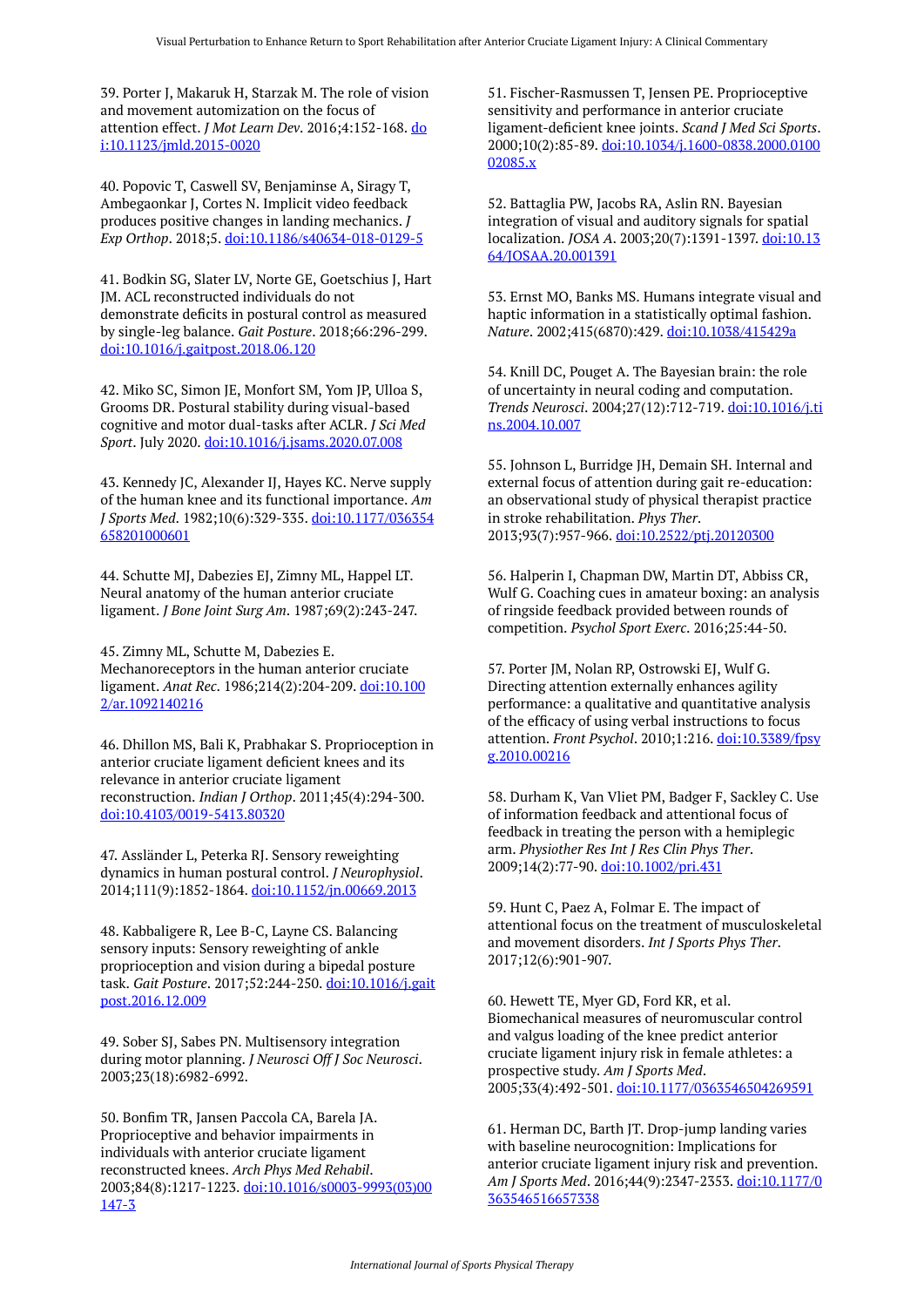62. Burcal CJ, Needle AR, Custer L, Rosen AB. The effects of cognitive loading on motor behavior in injured individuals: a systematic review. *Sports Med Auckl NZ*. 2019;49(8):1233-1253. [doi:10.1007/s4027](https://doi.org/10.1007/s40279-019-01116-7) [9-019-01116-7](https://doi.org/10.1007/s40279-019-01116-7)

63. Mohammadi-Rad S, Salavati M, Ebrahimi-Takamjani I, et al. Dual-tasking effects on dynamic postural stability in athletes with and without anterior cruciate ligament reconstruction. *J Sport Rehabil*. 2016;25(4):324-329. [doi:10.1123/jsr.2015-00](https://doi.org/10.1123/jsr.2015-0012) [12](https://doi.org/10.1123/jsr.2015-0012)

64. Nazary-Moghadam S, Salavati M, Esteki A, Akhbari B, Keyhani S, Zeinalzadeh A. Gait speed is more challenging than cognitive load on the strideto-stride variability in individuals with anterior cruciate ligament deficiency. *Knee*. 2019;26(1):88-96. [doi:10.1016/j.knee.2018.11.009](https://doi.org/10.1016/j.knee.2018.11.009) 

65. Shi H, Huang H, Yu Y, et al. Effect of dual task on gait asymmetry in patients after anterior cruciate ligament reconstruction. *Sci Rep*. 2018;8. [doi:10.1038/](https://doi.org/10.1038/s41598-018-30459-w) [s41598-018-30459-w](https://doi.org/10.1038/s41598-018-30459-w)

66. Akhbari B, Salavati M, Ahadi J, et al. Reliability of dynamic balance simultaneously with cognitive performance in patients with ACL deficiency and after ACL reconstructions and in healthy controls. *Knee Surg Sports Traumatol Arthrosc Off J ESSKA*. 2015;23(11):3178-3185. [doi:10.1007/s00167-014-311](https://doi.org/10.1007/s00167-014-3116-0) [6-0](https://doi.org/10.1007/s00167-014-3116-0)

67. Te M, Baptista AF, Chipchase LS, Schabrun SM. Primary motor cortex organization is altered in persistent patellofemoral pain. *Pain Med*. 2017;18(11):2224-2234. [doi:10.1093/pm/pnx036](https://doi.org/10.1093/pm/pnx036) 

68. Shanahan CJ, Hodges PW, Wrigley TV, Bennell KL, Farrell MJ. Organisation of the motor cortex differs between people with and without knee osteoarthritis. *Arthritis Res Ther*. 2015;17:164. [doi:10.1186/s13075-0](https://doi.org/10.1186/s13075-015-0676-4) [15-0676-4](https://doi.org/10.1186/s13075-015-0676-4)

69. Kapreli E, Athanasopoulos S, Gliatis J, et al. Anterior cruciate ligament deficiency causes brain plasticity: a functional MRI study. *Am J Sports Med*. 2009;37(12):2419-2426. [doi:10.1177/03635465093432](https://doi.org/10.1177/0363546509343201) [01](https://doi.org/10.1177/0363546509343201)

70. Grooms DR, Page SJ, Nichols-Larsen DS, Chaudhari AMW, White SE, Onate JA. Neuroplasticity associated with anterior cruciate ligament reconstruction. *J Orthop Sports Phys Ther*. 2016;47(3):180-189. [doi:10.2519/jospt.2017.7003](https://doi.org/10.2519/jospt.2017.7003)

71. Peuskens H, Vanrie J, Verfaillie K, Orban GA. Specificity of regions processing biological motion. *Eur J Neurosci*. 2005;21(10):2864-2875. [doi:10.1111/](https://doi.org/10.1111/j.1460-9568.2005.04106.x) [j.1460-9568.2005.04106.x](https://doi.org/10.1111/j.1460-9568.2005.04106.x)

72. Criss CR, Onate JA, Grooms DR. Neural activity for hip-knee control in those with anterior cruciate ligament reconstruction: A task-based functional connectivity analysis. *Neurosci Lett*. 2020;730:134985. [doi:10.1016/j.neulet.2020.134985](https://doi.org/10.1016/j.neulet.2020.134985)

73. Macaluso E, Frith CD, Driver J. Modulation of human visual cortex by crossmodal spatial attention. *Science*. 2000;289(5482):1206-1208.

74. Macaluso E, Driver J. Spatial attention and crossmodal interactions between vision and touch. *Neuropsychologia*. 2001;39(12):1304-1316.

75. Rypma B, Berger JS, Prabhakaran V, et al. Neural correlates of cognitive efficiency. *NeuroImage*. 2006;33(3):969-979. [doi:10.1016/j.neuroimage.2006.0](https://doi.org/10.1016/j.neuroimage.2006.05.065) [5.065](https://doi.org/10.1016/j.neuroimage.2006.05.065)

76. Costanzo ME, VanMeter JW, Janelle CM, et al. Neural efficiency in expert cognitive-motor performers during affective challenge. *J Mot Behav*. 2016;48(6):573-588. [doi:10.1080/00222895.2016.1161](https://doi.org/10.1080/00222895.2016.1161591) [591](https://doi.org/10.1080/00222895.2016.1161591) 

77. Del Percio C, Rossini PM, Marzano N, et al. Is there a "neural efficiency" in athletes? a highresolution eeg study. *Neuroimage*. 2008;42(4):1544-1553. [doi:10.1016/j.neuroimage.200](https://doi.org/10.1016/j.neuroimage.2008.05.061) [8.05.061](https://doi.org/10.1016/j.neuroimage.2008.05.061)

78. Del Percio C, Babiloni C, Marzano N, et al. "neural efficiency" of athletes' brain for upright standing: a high-resolution eeg study. *Brain Res Bull*. 2009;79(3-4):193-200. [doi:10.1016/j.brainresbull.200](https://doi.org/10.1016/j.brainresbull.2009.02.001) [9.02.001](https://doi.org/10.1016/j.brainresbull.2009.02.001)

79. Miao X, Huang H, Hu X, Li D, Yu Y, Ao Y. The characteristics of EEG power spectra changes after ACL rupture. *PLoS ONE*. 2017;12(2):e0170455. [doi:1](https://doi.org/10.1371/journal.pone.0170455) [0.1371/journal.pone.0170455](https://doi.org/10.1371/journal.pone.0170455)

80. Nagelli CV, Hewett TE. Should return to sport be delayed until two years after anterior cruciate ligament reconstruction? Biological and functional considerations. *Sports Med*. 2017;47(2):221-232. [doi:1](https://doi.org/10.1007/s40279-016-0584-z) [0.1007/s40279-016-0584-z](https://doi.org/10.1007/s40279-016-0584-z)

81. Read PJ, Michael Auliffe S, Wilson MG, Graham-Smith P. Lower limb kinetic asymmetries in professional soccer players with and without anterior cruciate ligament reconstruction: Nine months is not enough time to restore "functional" symmetry or return to performance. *Am J Sports Med*. 2020;48(6):1365-1373. [doi:10.1177/036354652091221](https://doi.org/10.1177/0363546520912218) [8](https://doi.org/10.1177/0363546520912218)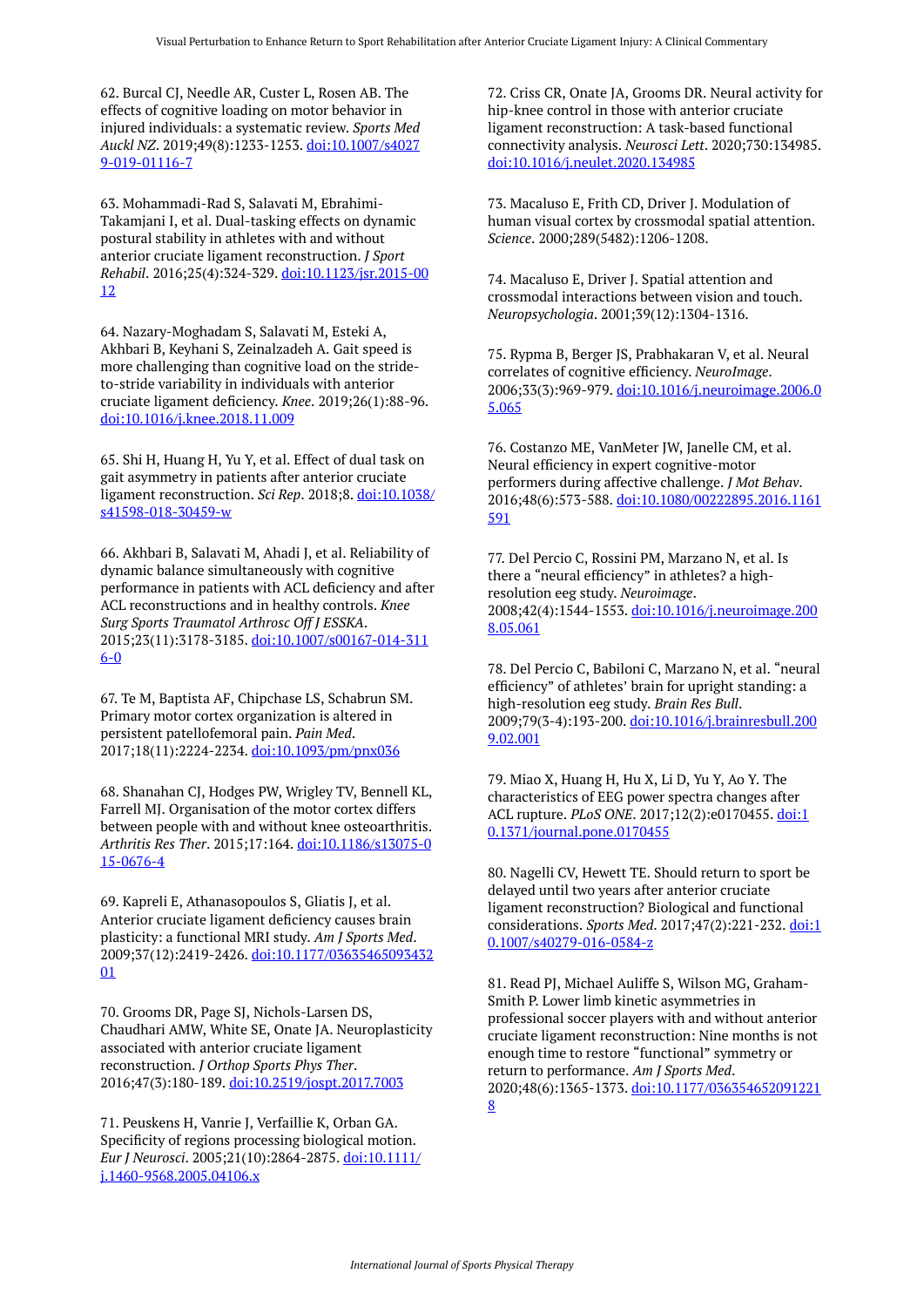82. Beischer S, Gustavsson L, Senorski EH, et al. Young athletes who return to sport before 9 months after anterior cruciate ligament reconstruction have a rate of new injury 7 times that of those who delay return. *J Orthop Sports Phys Ther*. 2020;50(2):83-90. [d](https://doi.org/10.2519/jospt.2020.9071) [oi:10.2519/jospt.2020.9071](https://doi.org/10.2519/jospt.2020.9071)

83. Warren WH, Kay BA, Zosh WD, Duchon AP, Sahuc S. Optic flow is used to control human walking. *Nat Neurosci*. 2001;4(2):213-216. [doi:10.1038/84054](https://doi.org/10.1038/84054)

84. Smith WM, Bowen KF. The effects of delayed and displaced visual feedback on motor control. *J Mot Behav*. 1980;12(2):91-101. [doi:10.1080/00222895.198](https://doi.org/10.1080/00222895.1980.10735209) [0.10735209](https://doi.org/10.1080/00222895.1980.10735209)

85. Benjaminse A, Otten E. ACL injury prevention, more effective with a different way of motor learning? *Knee Surg Sports Traumatol Arthrosc Off J ESSKA*. 2011;19(4):622-627. [doi:10.1007/s00167-010-1313-z](https://doi.org/10.1007/s00167-010-1313-z) 

86. Ageberg E, Fridén T. Normalized motor function but impaired sensory function after unilateral nonreconstructed ACL injury: patients compared with uninjured controls. *Knee Surg Sports Traumatol Arthrosc Off J ESSKA*. 2008;16(5):449-456. [doi:10.100](https://doi.org/10.1007/s00167-008-0499-9) [7/s00167-008-0499-9](https://doi.org/10.1007/s00167-008-0499-9) 

87. Hall KG, Magill RA. Variability of practice and contextual interference in motor skill learning. *J Mot Behav*. 1995;27(4):299-309. [doi:10.1080/00222895.19](https://doi.org/10.1080/00222895.1995.9941719) [95.9941719](https://doi.org/10.1080/00222895.1995.9941719)

88. Kim K-M, Kim J-S, Grooms DR. Stroboscopic vision to induce sensory reweighting during postural control. *J Sport Rehabil*. 2017;26(5). [doi:10.1123/jsr.20](https://doi.org/10.1123/jsr.2017-0035) [17-0035](https://doi.org/10.1123/jsr.2017-0035) 

89. Wilkins L, Appelbaum L. An early review of stroboscopic visual training: insights, challenges and accomplishments to guide future studies. *Int Rev Sport Exerc Psychol*. March 2019:1-16. [doi:10.1080/17](https://doi.org/10.1080/1750984X.2019.1582081) [50984X.2019.1582081](https://doi.org/10.1080/1750984X.2019.1582081) 

90. Appelbaum LG, Schroeder JE, Cain MS, Mitroff SR. Improved visual cognition through stroboscopic training. *Front Psychol*. 2011;2:276. [doi:10.3389/fpsy](https://doi.org/10.3389/fpsyg.2011.00276) [g.2011.00276](https://doi.org/10.3389/fpsyg.2011.00276) 

91. Appelbaum LG, Cain MS, Schroeder JE, Darling EF, Mitroff SR. Stroboscopic visual training improves information encoding in short-term memory. *Atten Percept Psychophys*. 2012;74(8):1681-1691. [doi:10.375](https://doi.org/10.3758/s13414-012-0344-6) [8/s13414-012-0344-6](https://doi.org/10.3758/s13414-012-0344-6)

92. Smith TQ, Mitroff SR. Stroboscopic training enhances anticipatory timing. *Int J Exerc Sci*. 2012;5(4):344-353.

93. Dale RB, Gollapalli RP, Price T, et al. The effect of visual perturbation upon femoral acceleration during the single and bilateral squat. *Off J Assoc Chart Physiother Sports Med*. 2017;27:24-28. [doi:10.1016/j.p](https://doi.org/10.1016/j.ptsp.2017.06.003) [tsp.2017.06.003](https://doi.org/10.1016/j.ptsp.2017.06.003) 

94. Mitroff S, Friesen P, Bennett D, Yoo H, W. Reichow A. Enhancing ice hockey skills through stroboscopic visual training: a pilot study. *Athl Train Sports Health Care*. 2013;5:261-264. [doi:10.3928/19425864-2013103](https://doi.org/10.3928/19425864-20131030-02) [0-02](https://doi.org/10.3928/19425864-20131030-02) 

95. Wilkins L, Gray R. Effects of Stroboscopic visual training on visual attention, motion perception, and catching performance. *Percept Mot Skills*. 2015;121(1):57-79. [doi:10.2466/22.25.PMS.121c11x0](https://doi.org/10.2466/22.25.PMS.121c11x0) 

96. Hülsdünker T, Rentz C, Ruhnow D, Käsbauer H, Strüder HK, Mierau A. The effect of 4-Week stroboscopic training on visual function and sportspecific visuomotor performance in top-level badminton players. *Int J Sports Physiol Perform*. 2019;14(3):343-350. [doi:10.1123/ijspp.2018-0302](https://doi.org/10.1123/ijspp.2018-0302) 

97. Bennett SJ, Hayes SJ, Uji M. Stroboscopic vision when interacting with multiple moving objects: Perturbation is not the same as elimination. *Front Psychol*. 2018;9:1290. [doi:10.3389/fpsyg.2018.01290](https://doi.org/10.3389/fpsyg.2018.01290)

98. Di Stasi S, Myer GD, Hewett TE. Neuromuscular training to target deficits associated with second anterior cruciate ligament injury. *J Orthop Sports Phys Ther*. 2013;43(11):777-792, A1-11. [doi:10.2519/josp](https://doi.org/10.2519/jospt.2013.4693) [t.2013.4693](https://doi.org/10.2519/jospt.2013.4693)

99. McLean SG, Lipfert SW, van den Bogert AJ. Effect of gender and defensive opponent on the biomechanics of sidestep cutting. *Med Sci Sports Exerc*. 2004;36(6):1008-1016.

100. Houck JR, Wilding GE, Gupta R, De Haven KE, Maloney M. Analysis of EMG patterns of control subjects and subjects with ACL deficiency during an unanticipated walking cut task. *Gait Posture*. 2007;25(4):628-638. [doi:10.1016/j.gaitpost.2006.07.00](https://doi.org/10.1016/j.gaitpost.2006.07.001) [1](https://doi.org/10.1016/j.gaitpost.2006.07.001)

101. Myer GD, Stroube BW, DiCesare CA, et al. Augmented feedback supports skill transfer and reduces high-risk injury landing mechanics: a doubleblind, randomized controlled laboratory study. *Am J Sports Med*. 2013;41(3):669-677. [doi:10.1177/0363546](https://doi.org/10.1177/0363546512472977) [512472977](https://doi.org/10.1177/0363546512472977) 

102. Gokeler A, Benjaminse A, Hewett TE, et al. Feedback techniques to target functional deficits following anterior cruciate ligament reconstruction: Implications for motor control and reduction of second injury risk. *Sports Med*. 2013;43(11):1065-1074. [doi:10.1007/s40279-013-009](https://doi.org/10.1007/s40279-013-0095-0) [5-0](https://doi.org/10.1007/s40279-013-0095-0)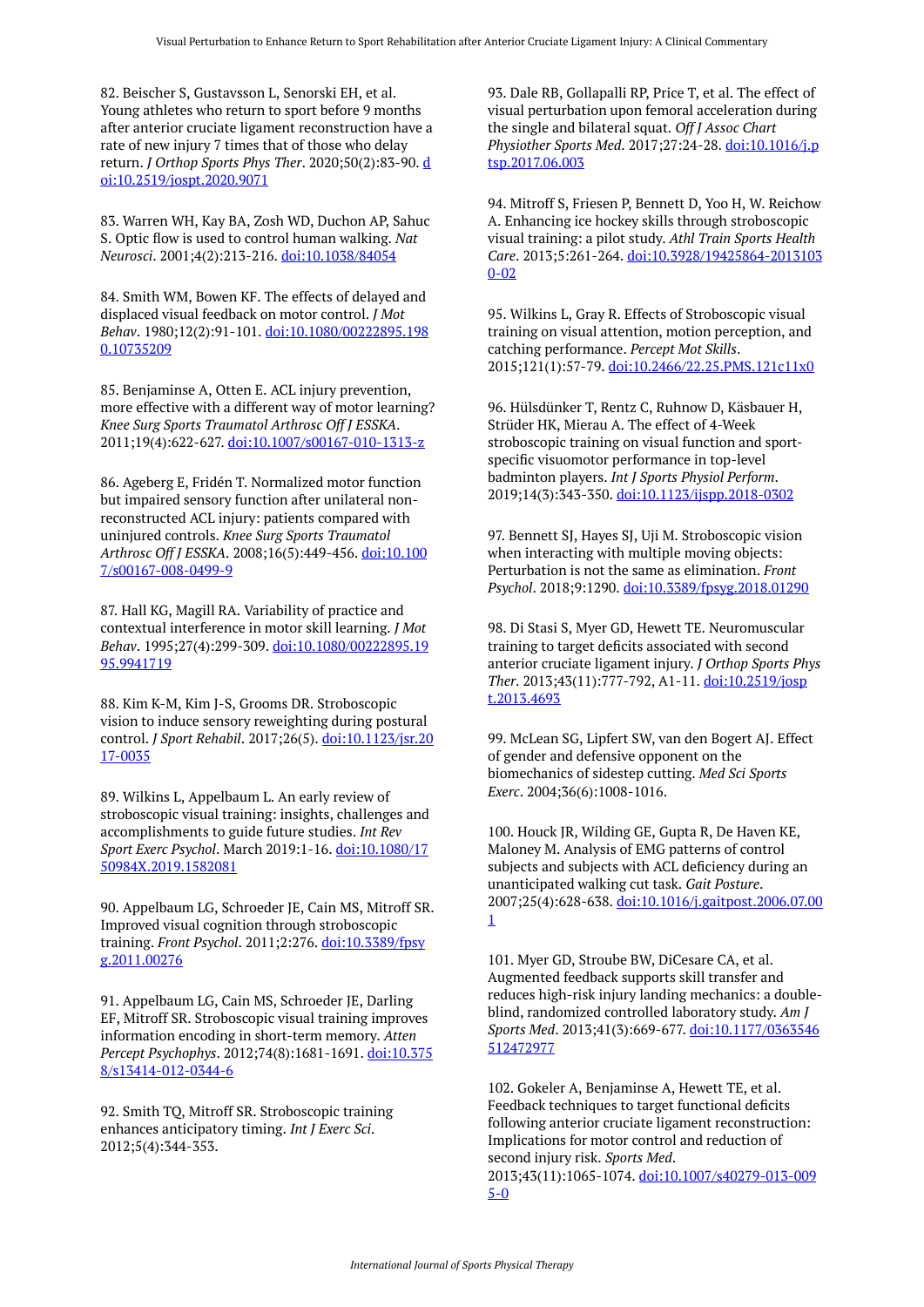103. Pringle R. Motor learning and performance: A problem-based learning approach. *J Manipulative Physiol Ther*. 2000;23:300-301. [doi:10.1016/S0161-47](https://doi.org/10.1016/S0161-4754(00)90186-6) [54\(00\)90186-6](https://doi.org/10.1016/S0161-4754(00)90186-6) 

104. Pearce AJ, Thickbroom GW, Byrnes ML, Mastaglia FL. Functional reorganisation of the corticomotor projection to the hand in skilled racquet players. *Exp Brain Res*. 2000;130(2):238-243. [doi:10.1](https://doi.org/10.1007/s002219900236) [007/s002219900236](https://doi.org/10.1007/s002219900236) 

105. Pearce AJ, Hendy A, Bowen WA, Kidgell DJ. Corticospinal adaptations and strength maintenance in the immobilized arm following 3 weeks unilateral strength training. *Scand J Med Sci Sports*. 2013;23(6):740-748. [doi:10.1111/j.1600-0838.2012.01](https://doi.org/10.1111/j.1600-0838.2012.01453.x) [453.x](https://doi.org/10.1111/j.1600-0838.2012.01453.x)

106. Lohse KR, Sherwood DE, Healy AF. How changing the focus of attention affects performance, kinematics, and electromyography in dart throwing. *Hum Mov Sci*. 2010;29(4):542-555. [doi:10.1016/j.hum](https://doi.org/10.1016/j.humov.2010.05.001) [ov.2010.05.001](https://doi.org/10.1016/j.humov.2010.05.001) 

107. Gokeler A, Seil R, Kerkhoffs G, Verhagen E. A novel approach to enhance ACL injury prevention programs. *J Exp Orthop*. 2018;5(1):22. [doi:10.1186/s40](https://doi.org/10.1186/s40634-018-0137-5) [634-018-0137-5](https://doi.org/10.1186/s40634-018-0137-5) 

108. Matthis JS, Yates JL, Hayhoe MM. Gaze and the control of foot placement when walking in natural terrain. *Curr Biol*. 2018;28(8):1224-1233.e5. [doi:10.10](https://doi.org/10.1016/j.cub.2018.03.008) [16/j.cub.2018.03.008](https://doi.org/10.1016/j.cub.2018.03.008) 

109. McNevin NH, Shea CH, Wulf G. Increasing the distance of an external focus of attention enhances learning. *Psychol Res*. 2003;67(1):22-29. [doi:10.1007/s](https://doi.org/10.1007/s00426-002-0093-6) [00426-002-0093-6](https://doi.org/10.1007/s00426-002-0093-6) 

110. Seidler RD, Noll DC. Neuroanatomical correlates of motor acquisition and motor transfer. *J Neurophysiol*. 2008;99(4):1836-1845. [doi:10.1152/jn.0](https://doi.org/10.1152/jn.01187.2007) [1187.2007](https://doi.org/10.1152/jn.01187.2007) 

111. Powers CM, Fisher B. Mechanisms underlying ACL injury-prevention training: The brain-behavior relationship. *J Athl Train*. 2010;45(5):513-515. [doi:1](https://doi.org/10.4085/1062-6050-45.5.513) [0.4085/1062-6050-45.5.513](https://doi.org/10.4085/1062-6050-45.5.513)

112. Wulf G. Attentional focus and motor learning: a review of 15 years. *Int Rev Sport Exerc Psychol*. 2013;6(1):77-104. [doi:10.1080/1750984X.2012.723728](https://doi.org/10.1080/1750984X.2012.723728)

113. Benjaminse A, Welling W, Otten B, Gokeler A. Novel methods of instruction in ACL injury prevention programs, a systematic review. *Phys Ther Sport*. 2015;16(2):176-186. [doi:10.1016/j.ptsp.2014.0](https://doi.org/10.1016/j.ptsp.2014.06.003) [6.003](https://doi.org/10.1016/j.ptsp.2014.06.003)

114. Wulf G, Dufek JS, Lozano L, Pettigrew C. Increased jump height and reduced EMG activity with an external focus. *Hum Mov Sci*. 2010;29(3):440-448. [doi:10.1016/j.humov.2009.11.008](https://doi.org/10.1016/j.humov.2009.11.008)

115. Gokeler A, Benjaminse A, Welling W, Alferink M, Eppinga P, Otten B. The effects of attentional focus on jump performance and knee joint kinematics in patients after ACL reconstruction. *Phys Ther Sport* . 2015;16(2):114-120. [doi:10.1016/j.ptsp.2014.06.002](https://doi.org/10.1016/j.ptsp.2014.06.002) 

116. Lohse KR, Sherwood DE. Defining the focus of attention: Effects of attention on perceived exertion and fatigue. *Front Psychol*. 2011;2. [doi:10.3389/fpsy](https://doi.org/10.3389/fpsyg.2011.00332) [g.2011.00332](https://doi.org/10.3389/fpsyg.2011.00332)

117. Kuhn Y-A, Keller M, Ruffieux J, Taube W. Adopting an external focus of attention alters intracortical inhibition within the primary motor cortex. *Acta Physiol (Oxf)*. 2017;220(2):289-299. [doi:1](https://doi.org/10.1111/apha.12807) [0.1111/apha.12807](https://doi.org/10.1111/apha.12807) 

118. Kuhn Y-A, Keller M, Lauber B, Taube W. Surround inhibition can instantly be modulated by changing the attentional focus. *Sci Rep*. 2018;8. [doi:1](https://doi.org/10.1038/s41598-017-19077-0) [0.1038/s41598-017-19077-0](https://doi.org/10.1038/s41598-017-19077-0) 

119. Gluck MA, Mercardo E, Myers CE. *Learning and Memory: From Brain to Behavior*. New York City, New York: Worth Publishers; 2008.

120. Honda M, Deiber MP, Ibáñez V, Pascual-Leone A, Zhuang P, Hallett M. Dynamic cortical involvement in implicit and explicit motor sequence learning. A PET study. *Brain J Neurol*. 1998;121 ( Pt 11):2159-2173. [do](https://doi.org/10.1093/brain/121.11.2159) [i:10.1093/brain/121.11.2159](https://doi.org/10.1093/brain/121.11.2159) 

121. Hirano M, Kubota S, Koizume Y, Tanaka S, Funase K. Different effects of implicit and explicit motor sequence learning on latency of motor evoked potential evoked by transcranial magnetic stimulation on the primary motor cortex. *Front Hum Neurosci*. 2017;10. [doi:10.3389/fnhum.2016.00671](https://doi.org/10.3389/fnhum.2016.00671)

122. Masters RSW, Poolton JM, Maxwell JP, Raab M. Implicit motor learning and complex decision making in time-constrained environments. *J Mot Behav*. 2008;40(1):71-79. [doi:10.3200/JMBR.40.1.71-80](https://doi.org/10.3200/JMBR.40.1.71-80) 

123. Meinerz CM, Malloy P, Geiser CF, Kipp K. Anticipatory effects on lower extremity neuromechanics during a cutting task. *J Athl Train*. 2015;50(9):905-913. [doi:10.4085/1062-6050-50.8.02](https://doi.org/10.4085/1062-6050-50.8.02)

124. Niemeyer P, Niederer D, Giesche F, et al. Unanticipated jump-landing after anterior cruciate ligament reconstruction: Does unanticipated jumplanding testing deliver additional return to sport information to traditional jump performance tests? *Clin Biomech Bristol Avon*. 2019;70:72-79. [doi:10.101](https://doi.org/10.1016/j.clinbiomech.2019.08.003) [6/j.clinbiomech.2019.08.003](https://doi.org/10.1016/j.clinbiomech.2019.08.003)